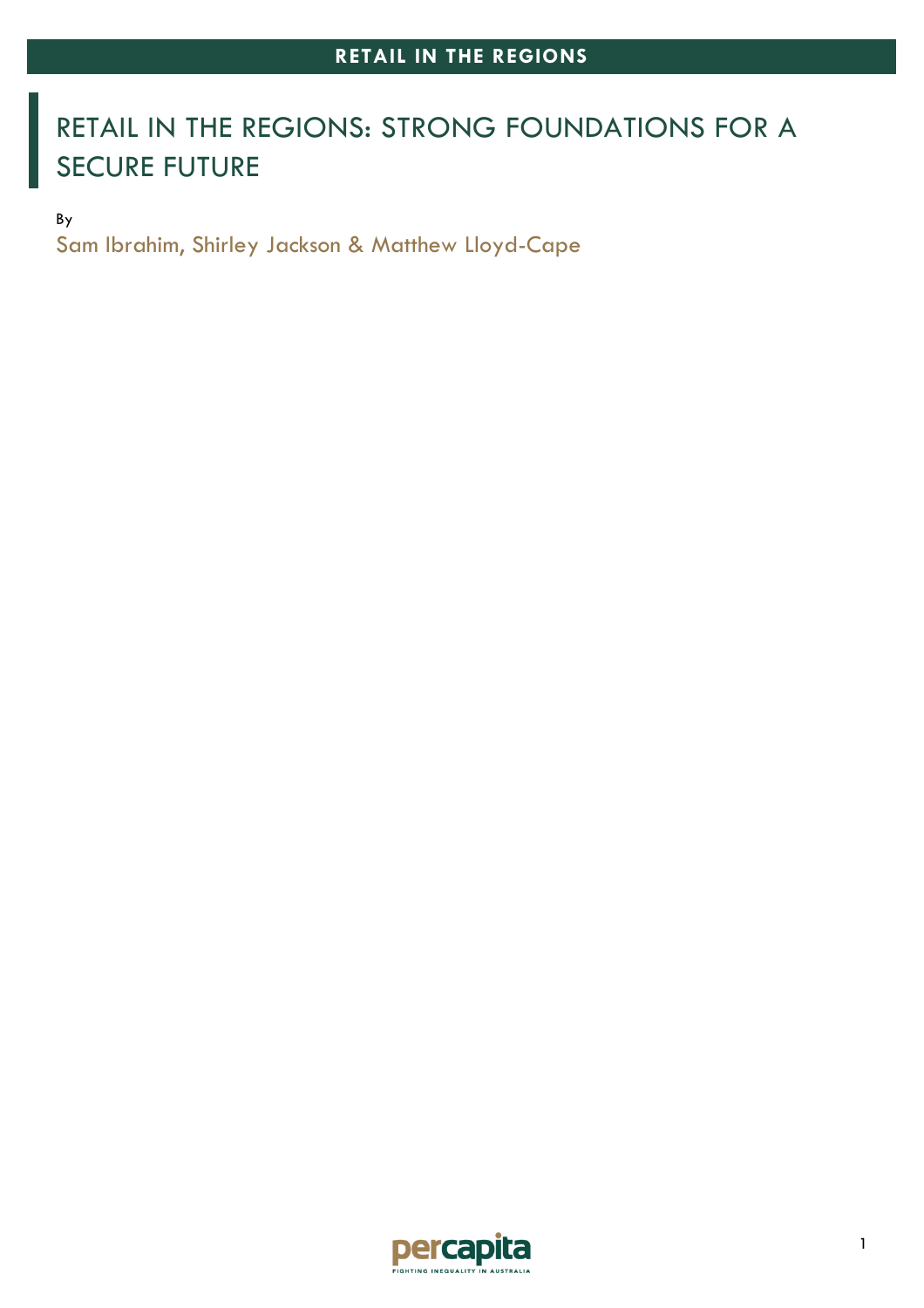## **Table of Contents**

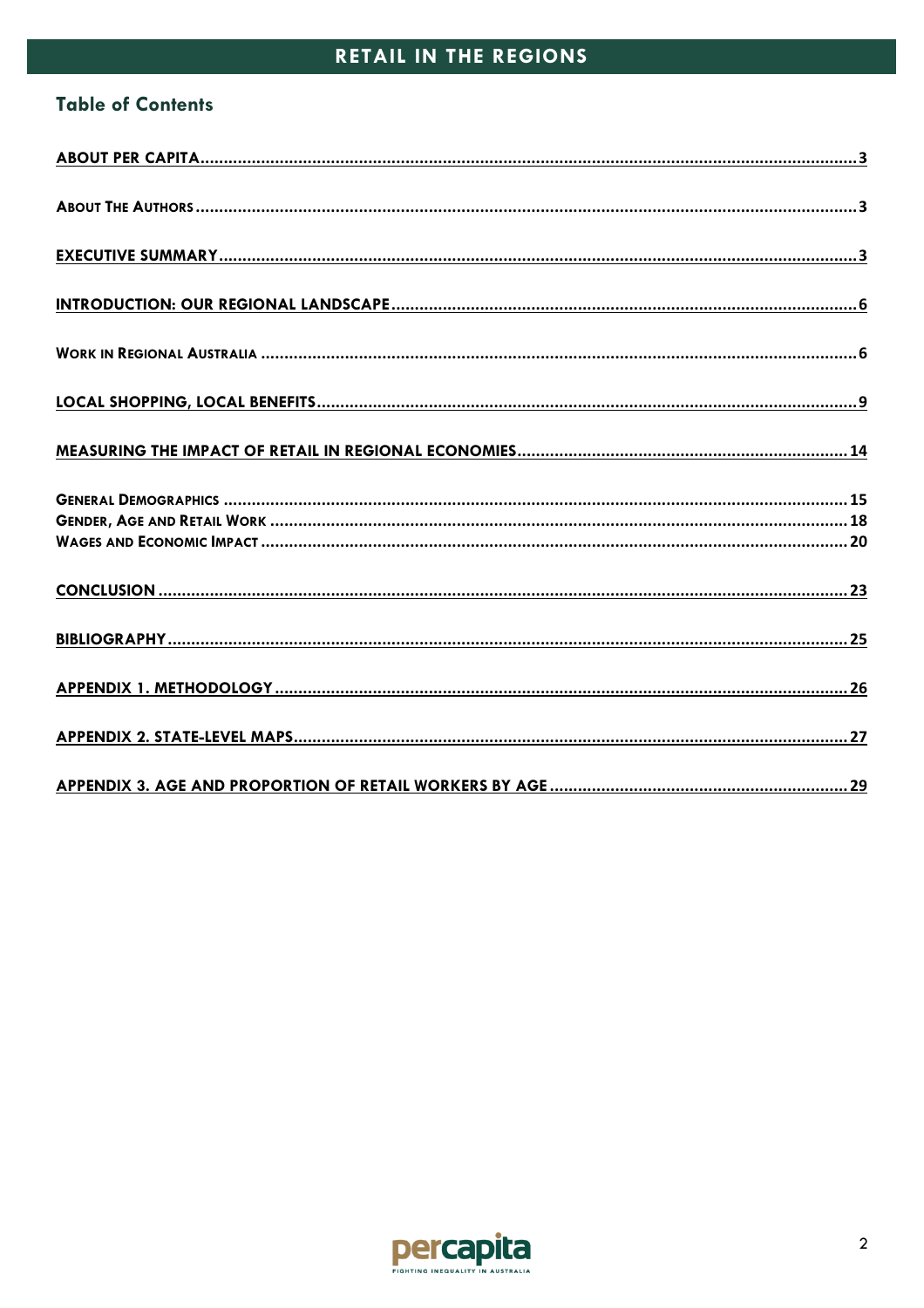## <span id="page-2-0"></span>About Per Capita

Per Capita is an independent public policy think tank, dedicated to fighting inequality in Australia. We work to build a new vision for Australia based on fairness, shared prosperity, community and social justice. Our research is rigorous, evidence-based and long-term in its outlook.

We consider the national challenges of the next decade rather than the next election cycle. We ask original questions and offer fresh solutions, drawing on new thinking in social science, economics and public policy.

#### <span id="page-2-1"></span>About The Authors

*Sam Ibrahim* is a Research Associate at Per Capita, providing research and editorial support to projects across our research areas. Sam's research and policy interests include climate change, social justice, social security, and social policy. Prior to joining Per Capita, Sam was a Research Assistant at Swinburne University in the Information Systems for Social Impact research group.

Sam completed a Bachelor of Business Information Systems majoring in Business Analytics at Swinburne University, and is an alumnus of the Swinburne Emerging Leaders Program.

*Shirley Jackson* is the Senior Fellow, Industry Policy. Shirley spent most of his working life in warehouses, in the print industry and being unemployed. He has been fortunate enough to have spent the last 10 years in the union movement, culminating in his work coordinating the shipbuilding industry as a national union official with the Australian Manufacturing Workers Union.

His areas of interest and expertise are industry policy, structural adjustments, skills formation, labour markets, and young workers. Shirley undertook undergraduate and postgraduate studies in history, economics and political economy, and is currently completing a doctorate on the just transition and the use of industry and skills policy to create secure pathways in regions undergoing structural adjustments.

*Matt Lloyd-Cape* is a Research Economist at Per Capita. Following a brief career as a carpenter, Matt has worked on issues of poverty, economic inequality and social justice in a range of jobs. Over the past 20 years he has worked in trade unions, international development NGOs and with universities. This work has included managing disaster relief and social development projects, industrial relations research in Eastern Europe, Russia and Central America, and livelihoods research in East Africa, Papua New Guinea and South Asia. Prior to joining Per Capita he worked on international and social policy issues at the Australian Council of Trade Unions as an International Officer.

Matt holds a BA (Hons) in Development Studies from the University of East Anglia, an MSc in International Relations and Development from the School of Oriental and African Studies (SOAS), University of London, and an MPhil in Political Economy from Central European University.

## <span id="page-2-2"></span>Executive Summary

The COVID-19 pandemic has altered not only the operation of our economy, but our perception of what is necessary, valuable and essential in our economy. Far from the well remunerated jobs at the "bleeding edge" of manufacturing and services, that have long been the focus of economic commentary, our survival was, and remains, dependent on the people stacking our supermarket shelves, nursing our sick, caring for our elders, cleaning our hospitals, and educating our kids.

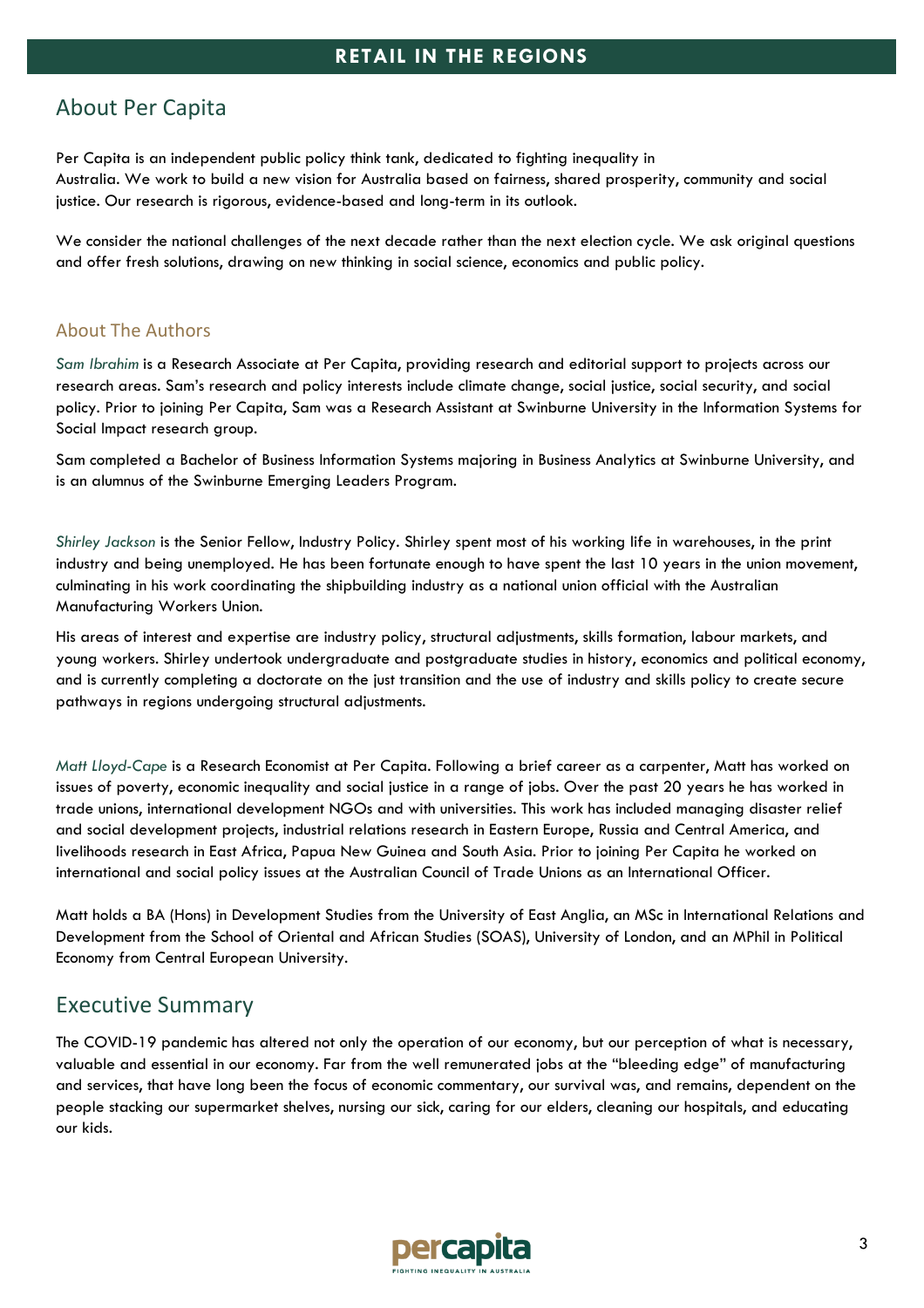In the recent period of economic uncertainty, retail has been a critical stabilising element. The October and November retail data showed record level increases in retail turnover,<sup>1</sup> which acted as a significant stimulus to overall growth.

So, on the one hand, retail, and the nearly 1.3 million Australians employed in the retail sector, are increasingly seen as part of the backbone of our national prosperity and preparedness for disasters such as COVID-19. Yet the workers who have ensured the supply of essential goods, and kept working through the pandemic, are amongst some of the lowest paid, most insecure and undervalued in our society.

Previous studies of the retail sector have highlighted that quality of working life measures, such as flexibility, work-life balance and career potential are relatively poor, $^2$  underemployment and casual contracting is common, $^3$  job related stress can be high and remuneration is relatively low. Median employee income in Australia is \$1200 per week, but just \$795 for retail workers, and the average hourly rate of pay for sales workers of \$27 is around 25 per cent lower than the national median hourly rate of \$35.<sup>4</sup>

Beyond these background issues, workers in the retail sector have been negatively and acutely affected by the ongoing pandemic.

Hours have become more uncertain due to trade restrictions and staffing shortages; customers have hurled abuse and frustration at frontline staff, and the public facing nature of their roles mean that retail workers are on the frontlines of the virus' spread.<sup>5</sup> Yet despite the essential nature of the work and the risks that these workers have assumed during the pandemic, the workforce remains undervalued in our economic and political discourse.

This report examines the impact of the retail industry on places outside of the capital cities. We use the categories of Rural Areas, Country Towns and Regional Cities to describe the retail workforce, and their economic contribution to each locality.

In general, we find that outside of the capital cities, retail plays a particularly important role in local economies. Our research shows that:

*There are around 420,000 retail workers in Rural, Country Towns and Regional City areas. Rural Areas are home to around 200,000 retail workers, Country Towns, 108,000 and Regional Cities 111,000.*

*The overall weekly retail wage bill for the country is over 805 million dollars. \$78 million dollars per week enters Regional Cities through retail wages. For Country Towns this increases to \$61 million, and for Rural Areas, retail wages contribute \$163 million per week.* 

*The proportion of people working in retail is larger outside of capital cities. In the Greater Capital Cities retail workers make up 9.5% of the total workforce, while in Country Towns the figure rises to 10.7%*

*Retail workers outside of capital cities tend to be older, with women in particular spending more of their prime working lives in retail. This has significant implications for their lifetime capacity to earn, save and seek career advancement.*

*Women make up a larger share of the retail workforce nationally, but this increases the more rural one gets. In capital cities, women make up 55% of the retail workforce, but this grows to 60% in Rural Areas.* 

<sup>5</sup> Vromen, A., Lipton, B., Cooper, R., Foley, M., & Rutledge-Prior, S. (2021). Pandemic pressures: Job Security And Customer Relations for Retail Workers. … . Org/Publications/Pandemic …, November. https://www.resolutionfoundation.org/app/uploads/2021/01/Pandemic-pressures.pdf



 $1$  Australian Bureau of Statistics. (2022b, January 11). November retail sales up 7.3 per cent to record level. https://www.abs.gov.au/media-centre/mediareleases/november-retail-sales-73-cent-record-level

 $^2$  Roan, A., & Diamond, C. (2003). Starting Out: The Quality of Working Life of Young Workers in the Retail and Hospitality Industries in Australia. International Journal of Employment Studies, 11, 91–119.

 $3$  Campbell, I., & Chalmers, J. (2008). Job quality and part-time work in the retail industry: An Australian case study. The International Journal of Human Resource Management, 19(3), 487–500. https://doi.org/10.1080/09585190801895569

<sup>4</sup> Australian Bureau of Statistics. (2021b). Employee earnings. https://www.abs.gov.au/statistics/labour/earnings-and-work-hours/employee-earnings/latestrelease#industry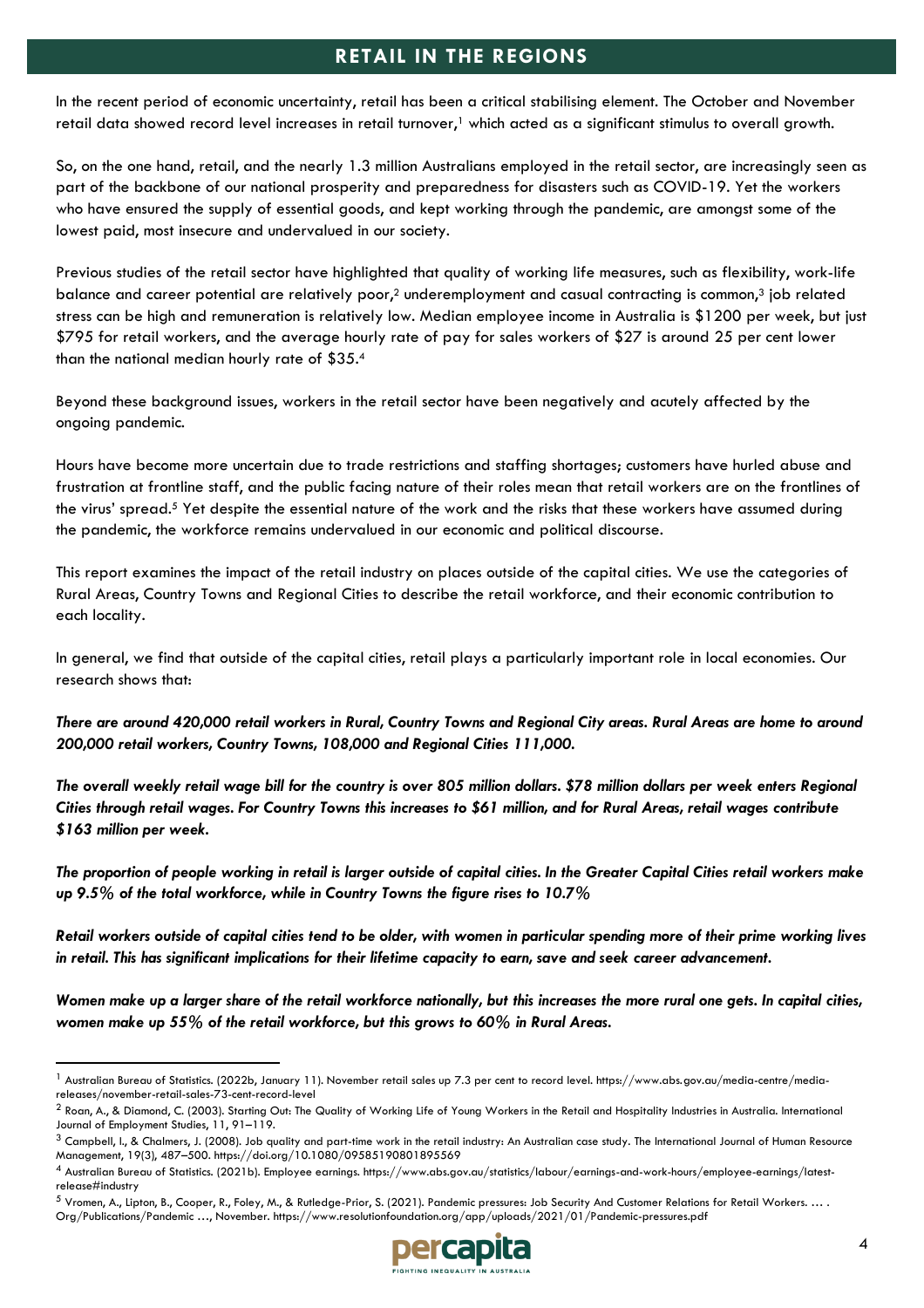*Retail wages contribute \$302 million per week to the economies of Rural, Country Town and Regional Cities, equating to well over \$15.7 billion per year.* 

*Due to the demographic makeup of retail workers, who tend to be younger and in lower income categories, the vast majority of this money will be spent very quickly and mostly in the local economy.* 

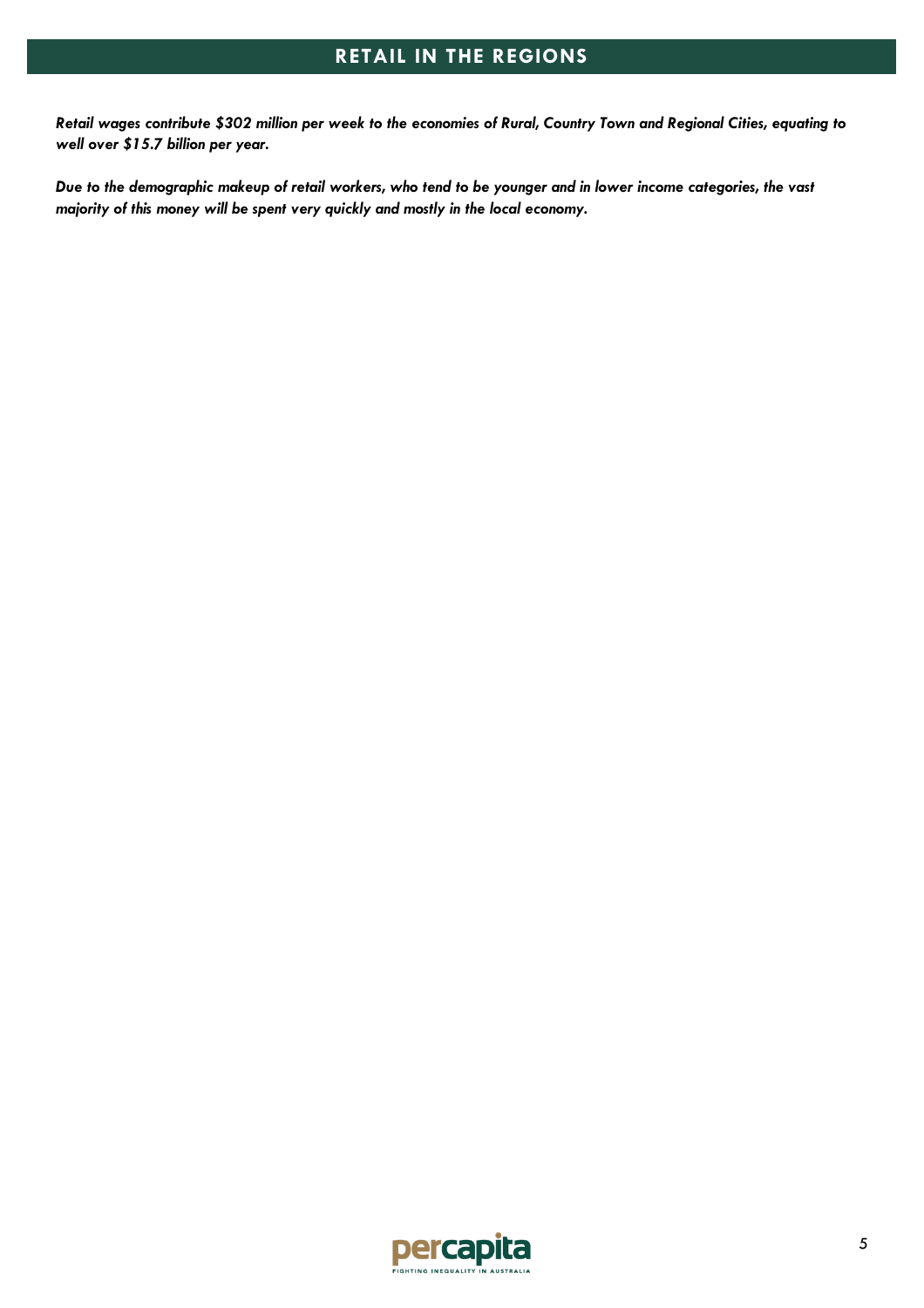## <span id="page-5-0"></span>Introduction: Our Regional Landscape

Australia's rural and regional areas are the nations' heartlands: without them, our history would be very different. However, across the country, towns that were once thriving communities are facing multiple challenges. Successive waves of globalisation have seen thousands of job losses, first in agriculture then manufacturing, and local economies that have traditionally been dependent on primary industries have been forced to shoulder the cost of competing in an increasingly globalised market place. 6

This has led to a decline in the share of Australians living in regional areas and rural towns from around half the population to less than 16%, over the last century. However, while much of the narrative around population change in recent decades focusses on capital cities, the biggest increase in population share has been in regional cities. Between 1970 and 2016, the share of the population in the capitals rose just 2%, from 65% to 67%. However, the share in regional cities increased from 12% to 16% over the same period.



Figure 1 Australian Population Distribution

*Source: ABS 3105.0.65.001*

The population decline in our regional and rural communities started with the rapid industrialisation that swept the country following the First World War, drawing regional Australians into industrial hubs in cities and towns across the country, and it has continued unabated into the 21st century. As primary industries diminish, retrenched workers in regional communities are too often forced into internal migration to find work. Young people are drawn to the capital cities, seeking opportunities in education and employment that are no longer available in their hometowns. Those who remain are often locked into cycles of unemployment, poverty and hopelessness. Older people in regional and rural Australia are increasingly isolated from essential services, as decisions made in government departments thousands of miles away determine their economic viability.

#### <span id="page-5-1"></span>Work in Regional Australia

A common idea throughout Australia's economic history is that our economy 'rode on the sheep's back'. This was especially true after the initial pastoral expansion of colonial Australia, when the role of agricultural production and in particular wool was integral to Australia's economic development. Since then, our regional communities are often described in narrative terms that draw heavily on farming as a way of life for regional Australia. However, the modern

<sup>&</sup>lt;sup>6</sup> Beer, A. (2012). The Economic Geography of Australia and Its Analysis: From Industrial to Post-Industrial Regions. Geographical Research, 50(3), 269-281. https://doi.org/10.1111/j.1745-5871.2012.00771.x

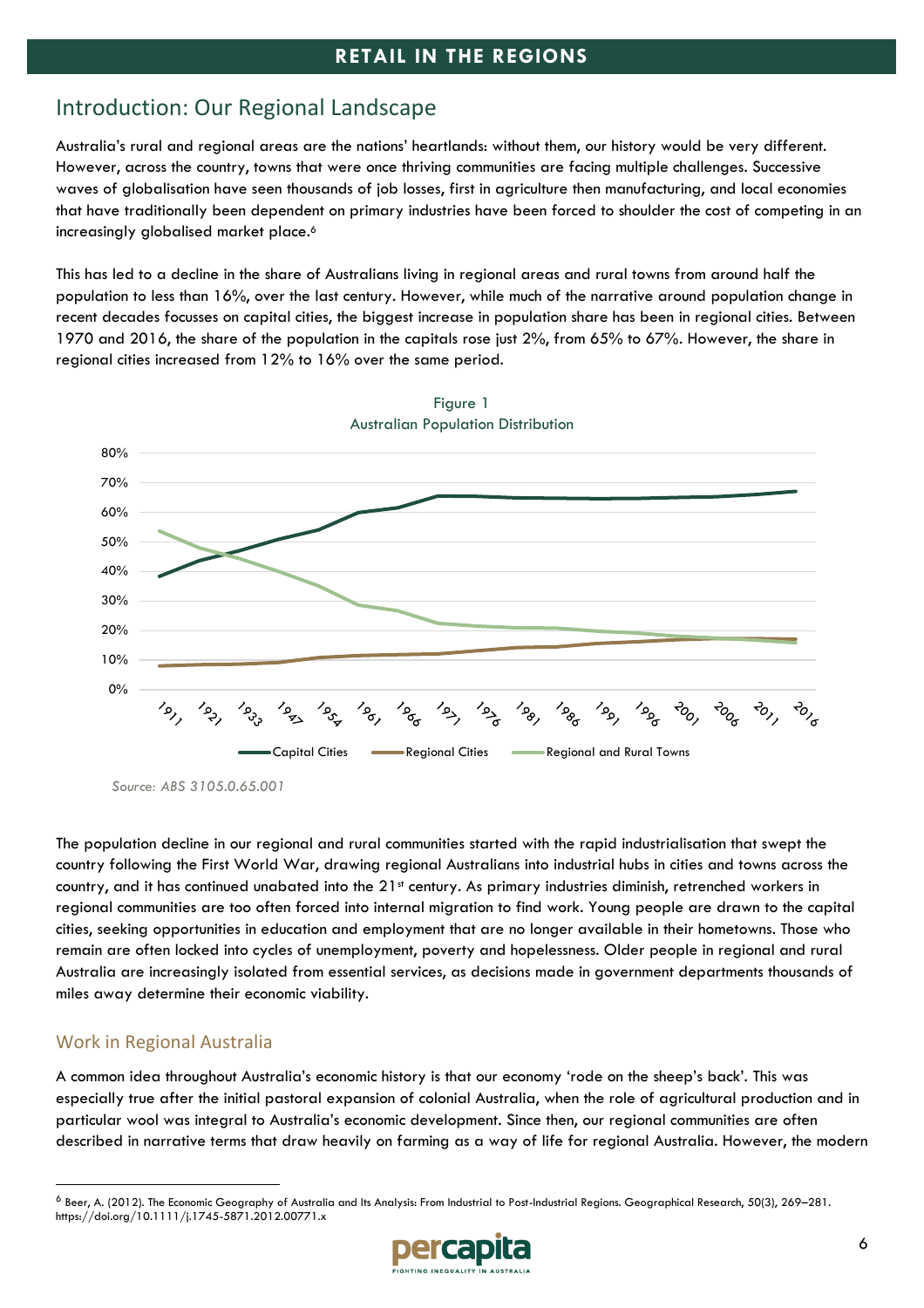economy bears little resemblance to this description, and the composition of the regional labour market has changed substantially over the last few decades.





*Source: ABS 6291.0.55.001.*

While we still view our regions through this lens, primary industry has been in decline for decades (see Figure 2). In 1999, almost 1 in 4 regional workers worked in either agriculture, mining, or manufacturing. Yet at the time of writing,

employment in manufacturing (6.85%), agriculture (5.78%), and mining (3.15%) is dwindling. While the largest declines have come from the agricultural sector, neither mining nor manufacturing has increased enough to compensate. As a result, young people from regional areas increasingly are seeking to move away in search of a better life, with recent research finding that half of young workers surveyed wanted to go to university and work in a professional job elsewhere. 7

This demographic and economic decline threatens the long term viability of our regions: recent research highlights the fragile nature of economic resilience in these areas.<sup>8</sup> While rural towns have proved surprisingly resilient, in most areas outside the metropolitan core, economic resilience has been heavily dependent on the scale of investment in mining and construction.

#### **ALICE SPRINGS, NT**

Alice Springs is a regional city in the centre of Australia, within the Northern Territory.

#### **Retail Workers**

| Female $51\%$                                    | <b>Part Time</b><br><b>Full Time</b> | 44%<br>49% |
|--------------------------------------------------|--------------------------------------|------------|
|                                                  | Unspecified                          | 5%         |
| <b>Economic Contribution \$487,114 per week</b>  |                                      |            |
| Male 49%                                         | <b>Part Time</b>                     | 26%        |
|                                                  | <b>Full Time</b>                     | 67%        |
|                                                  | Unspecified                          | $7\%$      |
| <b>Economic Contribution \$574,726 per week</b>  |                                      |            |
| Total Economic Contribution \$1,073,165 per week |                                      |            |

<sup>8</sup> Courvisanos, J., Jain, A., & K. Mardaneh, K. (2016). Economic Resilience of Regions under Crises: A Study of the Australian Economy. Regional Studies, 50(4), 629-643. https://doi.org/10.1080/00343404.2015.1034669



 $^7$  Cuervo, H., Chesters, J., & Aberdeen, L. (2019). Post-school aspirations in regional Australia: an examination of the role of cultural and social capital. Australian Educational Researcher, 46(5), 843–861. https://doi.org/10.1007/s13384-019-00305-7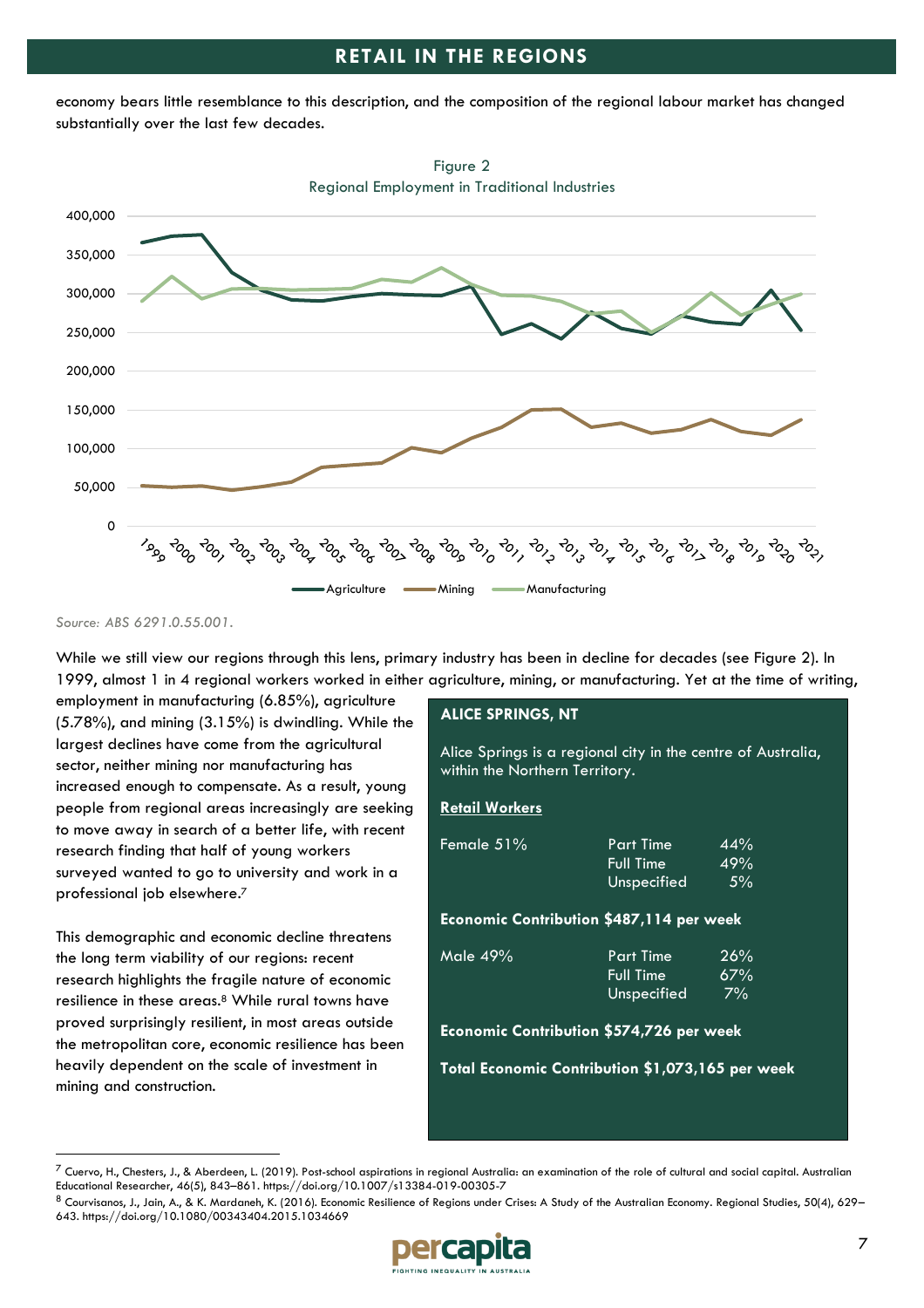However, contrary to popular perceptions of regional Australia, most workers are employed in the *Foundational Economy*. The Foundational Economy encompasses the jobs and services that people rely on and interact with every day. These economic activities are a key building block in the foundation of our way of life. It includes (but is not limited to) such essential goods and services as care, retail, food preparation and distribution, education, health, utilities, warehousing and delivery.

The Foundational Economy employs more than 40% of Australian workers and underpins the essential services that provide security and succour to all citizens. It is fundamental to our national economy and to maintaining or improving our standard of living. Crucially, retail forms an essential pillar of the Foundational Economy in regional Australia.

When it comes to the health of our regional economies, it is not just a question of job quantity, but also of job quality. Unfortunately, regional workers are more likely to be employed in insecure and insufficient employment arrangements. Since the global financial crisis, underutilisation has risen significantly across urban, regional and rural economies. However, the largest growth has been in Inner Regional Areas, which encompasses all the major regional cities from Bourke to Broome. In the wake of the crisis, regional workers are increasingly at risk of unemployment, underemployment and insecure work.





■ Capital City Area ■ Inner Regional Area ■ Outer Regional

*Source: HILDA.*

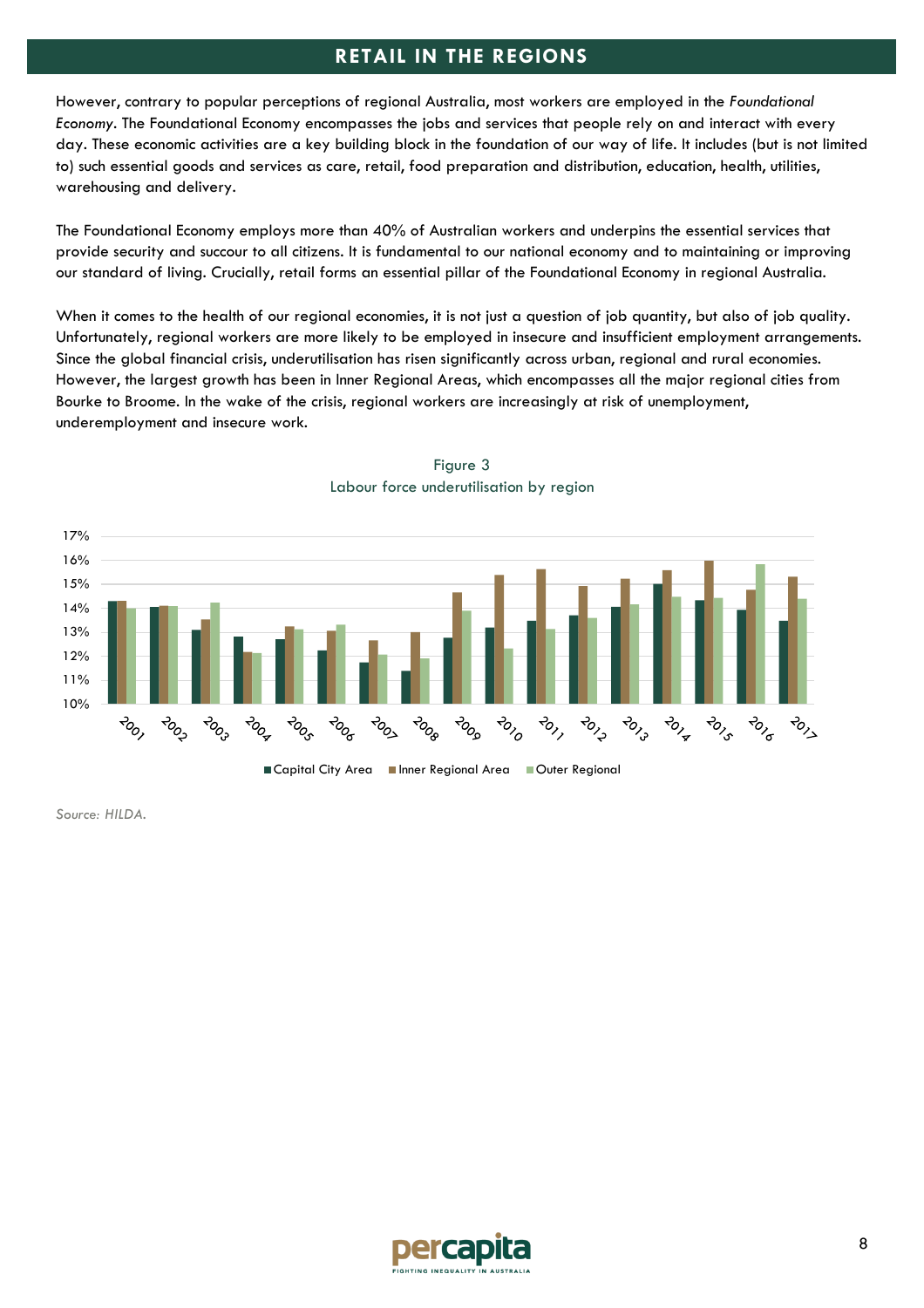There is significant need for a program of stable and secure job creation in regional Australia. The unemployment rate

is currently comparable between urban and regional Australia on average, but the participation rate is significantly lower in the regions: while the greater metropolitan areas of our capital cities enjoy an average participation rate of 68.1%, the rest of Australian has a participation rate of 56.5%.

While this in itself is cause for alarm, some areas fare worse than others. Regional centres like Coffs Harbour and Port Macquarie on the Mid-North Coast of NSW, and Toowoomba and Wide Bay in QLD have participation rates below 50%. This creates a vicious cycle of economic depression as less money is spent back into local communities, making it harder for local businesses to expand and take on additional workers.

In short, regional Australians need secure jobs in stable industries. The retail sector is a key source of employment and growth for our regions, across the country.

# <span id="page-8-0"></span>Local Shopping, Local Benefits

Regional Australians are very proud of the places they

live, and their way of life. Donald Horne (1964)<sup>9</sup> remarked on this heritage of localism in his seminal text, *The Lucky Country,* noting that 'regional interests and loyalties are even stronger among Australians than among Americans - in that in social life they exist almost without challenge' .

While Horne may have regarded provincialism with derision, it has numerous positive benefits. While people in regional areas report that their communities thrive when they have access to services and employment opportunities, they also list a culture of supporting each other and a close-knit community as the most important aspects of regional life (see Figure 4).

> Figure 4 Comparison of community aspirations by Rurality

<sup>9</sup> Horne, D. (1964). The Lucky Country. https://www.penguin.com.au/books/the-lucky-country-978174253157



#### **UPPER HUNTER , NSW**

The Upper Hunter is a regional area in northern New South Wales, containing country towns including Scone, Merriwa and Cassilis.

#### **Retail Workers**

| Female 66%                                      | <b>Part Time</b> | 64% |
|-------------------------------------------------|------------------|-----|
|                                                 | <b>Full Time</b> | 32% |
|                                                 | Unspecified      | 4%  |
| Economic Contribution \$230,037 per week        |                  |     |
| Male $34%$                                      | <b>Part Time</b> | 57% |
|                                                 | <b>Full Time</b> | 19% |
|                                                 | Unspecified      | 24% |
| <b>Economic Contribution \$163,470 per week</b> |                  |     |
|                                                 |                  |     |
|                                                 |                  |     |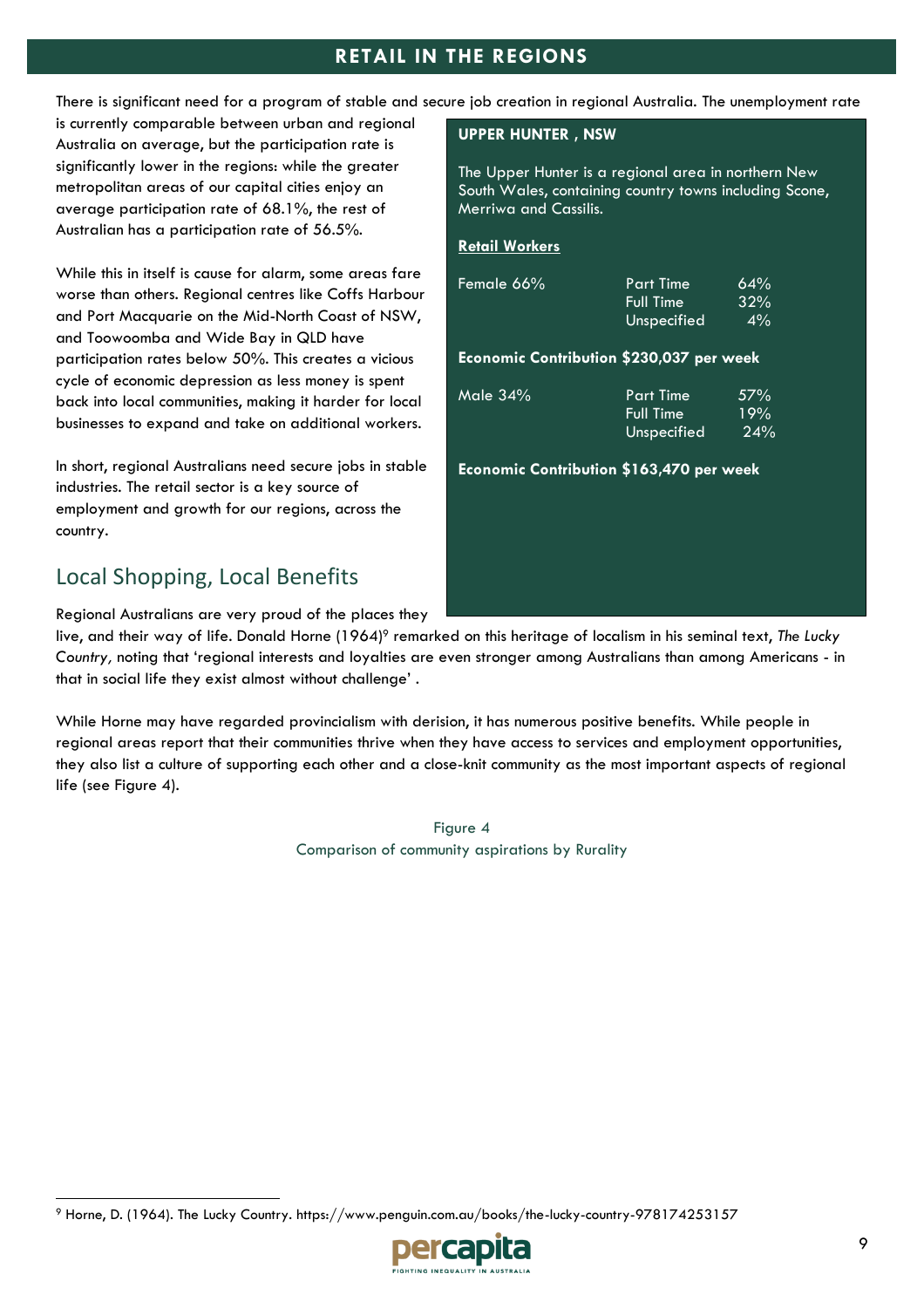



In particular, there is a strong preference among regional and rural Australians to support local businesses, local services and local products. While there have been changes to the retail industry's composition over the past few decades, due to market concentration, deregulated shopping hours, increased mobility levels and a change in consumption practices driven by the growth in online retailing<sup>10</sup> people in regional and rural areas remain very supportive of local retail businesses.

For residents of regional cities, local shopping was a high priority, with the majority of purchases being conducted in local shopping or national chains (see Figure 5).

Figure 5 Retailer for most purchases, Regional cities.

<sup>10</sup> Baker, R. G. V, & Wood, S. (2009). Towards Robust Development of Retail Planning Policy: Maintaining the Viability and Vitality of Main Street Shopping Precincts, Drechsler, P. (2014). Metropolitan activity centre planning in Australia: Implications of millennial consumption practices. Urban Policy and Research, 32(3), 271–287., Goodman, R., & Coiacetto, E. (2012). Shopping Streets or Malls: Changes in Retail Form in Melbourne and Brisbane. Urban Policy and Research, 30(3), 251–273.

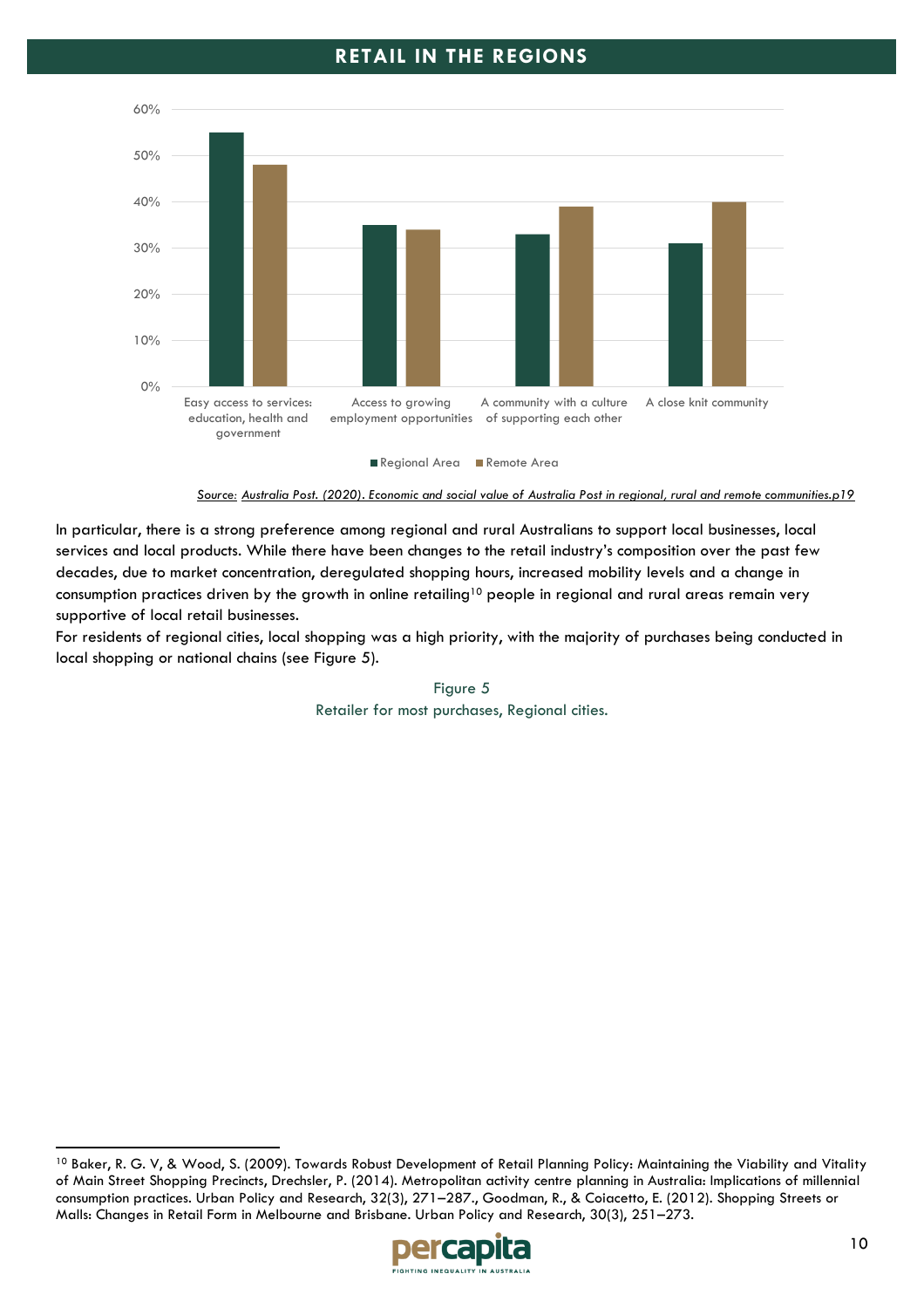#### Take-away food

|                              | 66% |     | 28% | $6\%$         |
|------------------------------|-----|-----|-----|---------------|
| Medicine/ Health and         |     |     |     |               |
| beauty                       | 51% |     |     |               |
| <b>Entertainment (Books,</b> |     |     | 40% | 9%            |
| movies, games etc.)<br>34%   |     |     |     |               |
|                              |     | 43% |     | 24%           |
| Clothes                      |     |     |     |               |
| 29%                          |     | 56% |     | 15%           |
| Homewares, items for         |     |     |     |               |
| the house<br>29%             |     | 62% |     | 9%            |
|                              |     |     |     |               |
| Electronics                  |     |     |     |               |
| 22%                          |     | 63% |     | 16%           |
| Banking                      |     |     |     |               |
| 22%                          |     | 54% |     | 24%           |
| Groceries and food           |     |     |     |               |
| 22%                          |     | 72% |     | 7% ·          |
|                              |     |     |     |               |
|                              |     |     |     | $\sim$ $\sim$ |

■ Local independent shops or suppliers ■ Big brands or national chains ■ Online

*Source: Essential Media (2021).*

#### **MORETON BAY, QUEENSLAND**

Moreton Bay is a regional are that sits between Brisbane and the Sunshine Coast in Queensland, containing country towns including Dayboro, D'Aguilar, Mount Mee and Woodford.

#### **Retail Workers**

| Female 58%                                 | <b>Part Time</b><br><b>Full Time</b><br>Unspecified | 57%<br>38%<br>5%  |
|--------------------------------------------|-----------------------------------------------------|-------------------|
| Economic Contribution \$9,697,568 per week |                                                     |                   |
| Male $42%$                                 | <b>Part Time</b><br><b>Full Time</b><br>Unspecified | 23%<br>64%<br>13% |
| Economic Contribution \$9,583,236 per week |                                                     |                   |
| Total Economic Contribution \$19,261,323   |                                                     |                   |

Only banking and entertainment products were popular online shopping choices, with about a quarter of respondents chasing digital means as their preferred method of retail consumption. This is likely because of the multiplier effect of spending into local economies, which was mentioned by a number of participants.

*Shopping centres are important because they not only provide local employment but also help to keep people in their own community. If people have to go elsewhere they are likely to spend in other businesses rather than locally.* 

(Tim, Regional City, Western Australia)<sup>11</sup>

*You stand to grow your community if you spend money locally. Spending money locally can create more jobs.*  (Lee, Regional City, QLD) There was a strong perception that buying locally means supporting local businesses, who are in turn able to support local employment. This local employment was seen as a way of attracting further investment, either through the flow of money back into the town through the wages it pays to workers, the

additional jobs it creates or because it provides a base to support regional tourism.

*Buying local and supporting local has a huge impact on the local economy in a positive way! It keeps local business running who may draw in tourism/visitors into the area who are interested in that particular business which in return will create business for the next local business and work as a domino effect.* 

(Fatimah, Regional City, NSW)



<sup>&</sup>lt;sup>11</sup> All names are changed to ensure anonymity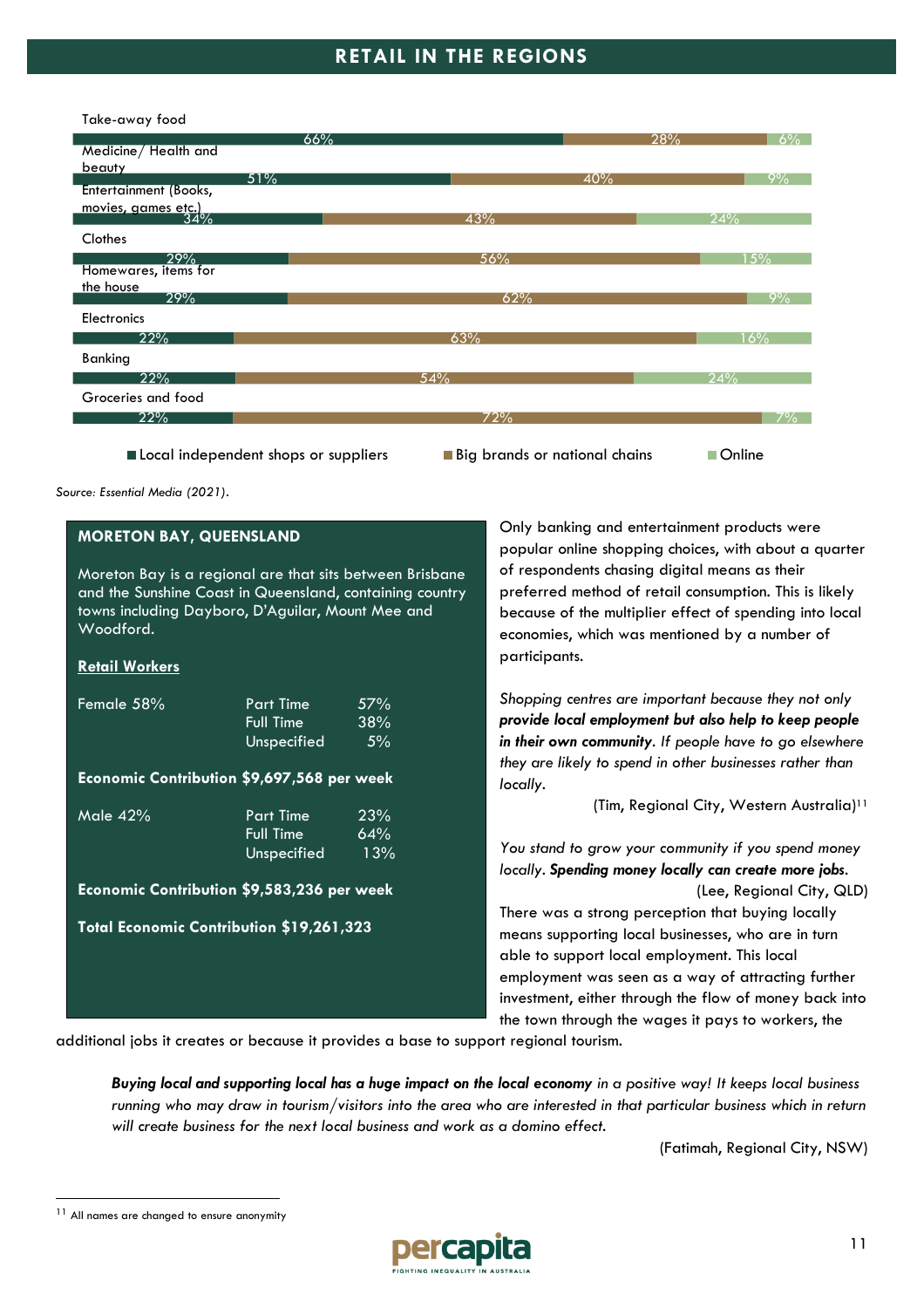Similarly, residents of smaller country towns saw this responsibility to support local businesses as part of the way of life for community members (see Figure 6).





Retailer for most purchases, Country Towns.

*Source: Essential Media (2021).*

People from country towns were far more likely to shop locally than their regional metropolitan counterparts, but still turned to national chains for their grocery, electronics and textile needs. They were similarly likely to use digital platforms for their financial service needs, but slightly more likely to go online for their entertainment consumption.

This has led to a growing concern amongst regional residents, despite a generally positive view of life in their communities. In particular, economic opportunities are seen as lacking in regional areas, with 72% of surveyed participants reporting that their communities do not have sufficient employment opportunities for local residents (see Figure 7).

> Figure 7 Regional perceptions of life in their local community

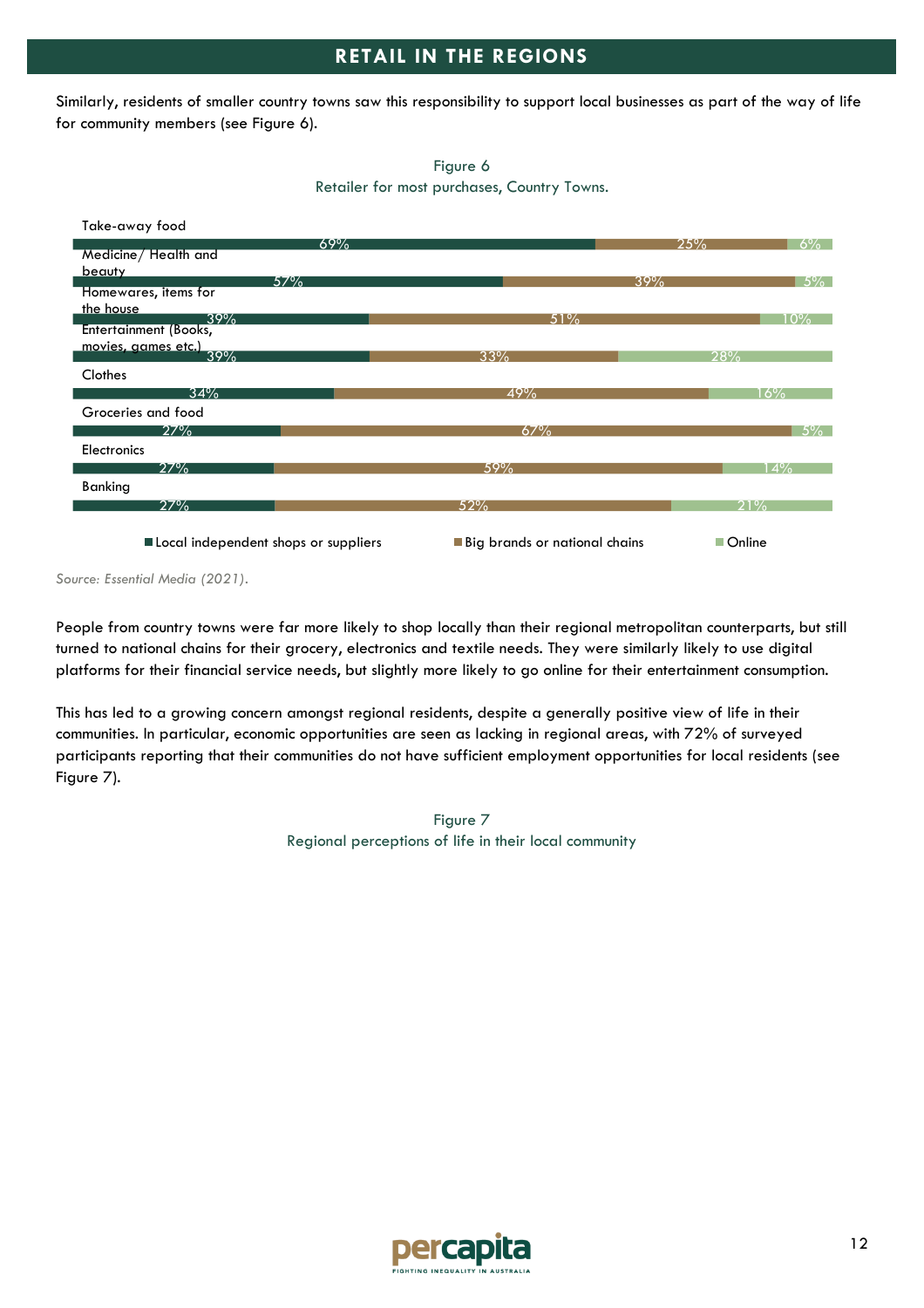

*Source: Australia Post. (2020). Economic and social value of Australia Post in regional, rural and remote communities.p20*

| <b>LAUNCESTON, TASMANIA</b> |                                                                                                                                     |                                                                    |
|-----------------------------|-------------------------------------------------------------------------------------------------------------------------------------|--------------------------------------------------------------------|
|                             | Launceston is a regional city in the north east of Tasmania.                                                                        |                                                                    |
| <b>Retail Workers</b>       |                                                                                                                                     |                                                                    |
| Female 55%                  | <b>Part Time</b><br><b>Full Time</b><br>Unspecified 6%                                                                              | 63%<br>31%                                                         |
|                             | Economic Contribution \$1,432,151 per week                                                                                          |                                                                    |
| Male 45%                    | <b>Part Time</b><br><b>Full Time</b><br>Unspecified 11%                                                                             | 27%<br>62%                                                         |
|                             | Economic Contribution \$1,589,729 per week                                                                                          |                                                                    |
|                             | Total Economic Contribution \$3,021,627 per week                                                                                    |                                                                    |
|                             |                                                                                                                                     |                                                                    |
|                             |                                                                                                                                     |                                                                    |
|                             |                                                                                                                                     |                                                                    |
|                             |                                                                                                                                     |                                                                    |
|                             | $\mathbf{r}$ and $\mathbf{r}$ and $\mathbf{r}$ and $\mathbf{r}$ and $\mathbf{r}$ and $\mathbf{r}$ and $\mathbf{r}$ and $\mathbf{r}$ | egional residents want to see investment in mining, eight out of e |

While the presence of a strong tourism sector can provide additional benefits to retail employment in regional areas and alleviate some of these concerns,<sup>12</sup> when interviewed, people from country towns identified the ability of locals to spend back into their regional economies as being the most reliable way to benefit their town.

*It keeps the locals employed and puts money back into our economy and hopefully the community.*  (Jacob, Country Town, WA)

*Buying local makes a huge difference, even using the normal, old check out system in the supermarket…[it] means locals have jobs and they in turn have money to spend.* 

(Tina, Rural Area, NSW)

This positive appraisal of local retail translates to strong support for external interventions to expand the industry and continue to grow the impact it has on local economies.

Crucially, local residents want to see an investment in the care economy (see Figure 8). While one in three

every ten respondents wanted to see an investment in regional retail. Outside of healthcare and education, both largely operated by the government in regional areas, retail was the most valued industry across regional cities, country towns and rural areas.

> Figure 8 Support for local economies

<sup>&</sup>lt;sup>12</sup> Naranpanawa, N., Rambaldi, A. N., & Sipe, N. (2019). Natural amenities and regional tourism employment: A spatial analysis. Papers in Regional Science, 98(4), 1731–1757. https://doi.org/10.1111/pirs.12431

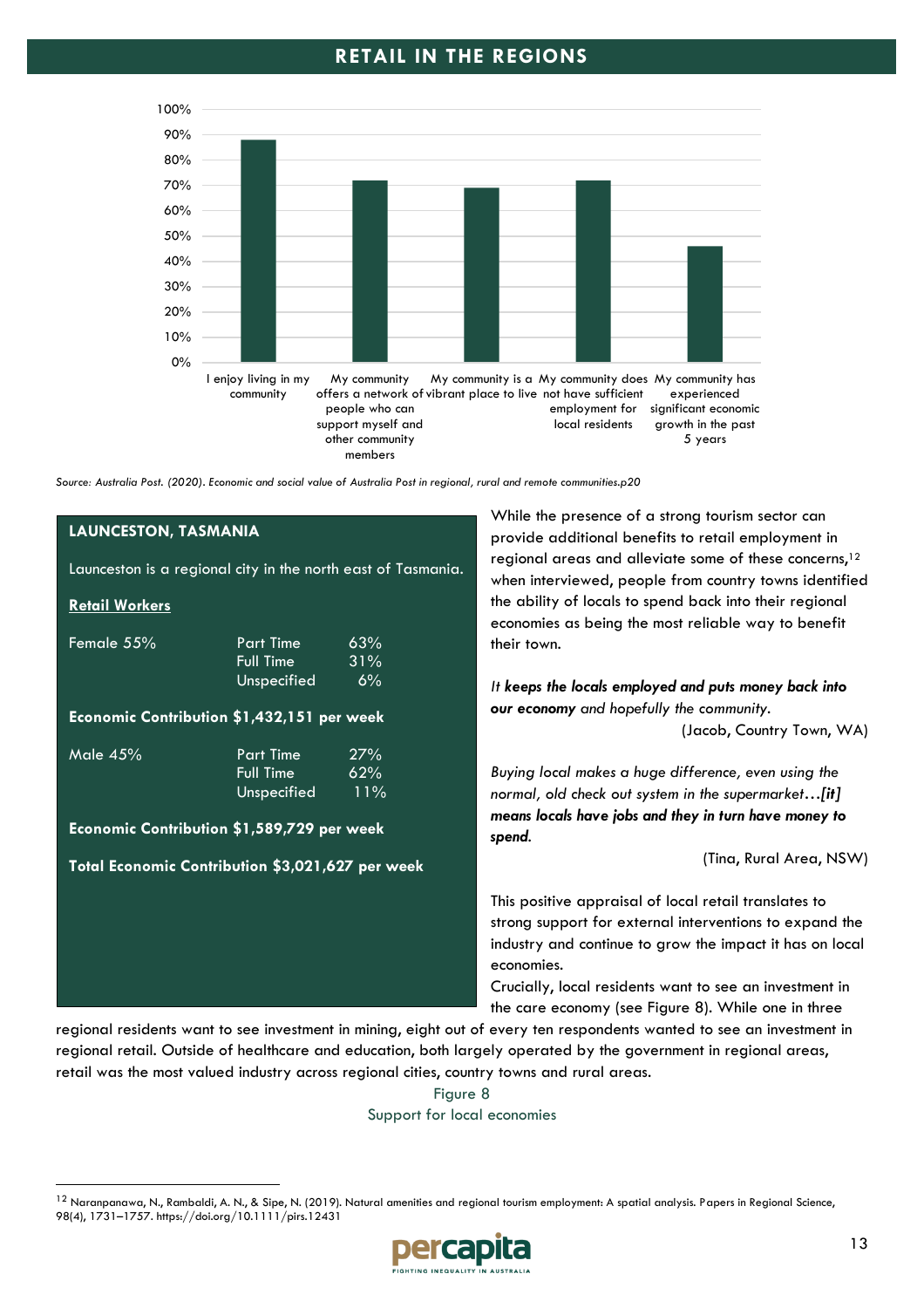

*Source: Essential Media 2021.*

However, local residents don't see it as purely the responsibility of government or industry to support regional retail – they are more than happy to do their part to support local businesses (see Figure 9). While service and convenience rated high for regional residents, the ability to support local businesses was listed as the primary motivator for shopping locally.



#### *Source: Essential Media 2021.*

There is little doubt that any interventions to support the growth of the retail industry in Australia's regions will be incredible popular with the people who call them home.

## <span id="page-13-0"></span>Measuring the impact of retail in regional economies

The retail sector has a turnover of \$320 billion and contributes \$80 billion in Gross Value Added (GVA) to the Australian economy every year: around 6% of all value generated in the economy. To put this in perspective, this is roughly equivalent to two-thirds of the contribution made by construction, and around twice the contribution made by accommodation and food services. 13

<sup>13</sup> Australian Bureau of Statistics. (2021, May 28). *Australian Industry, 2019-20 financial year*.

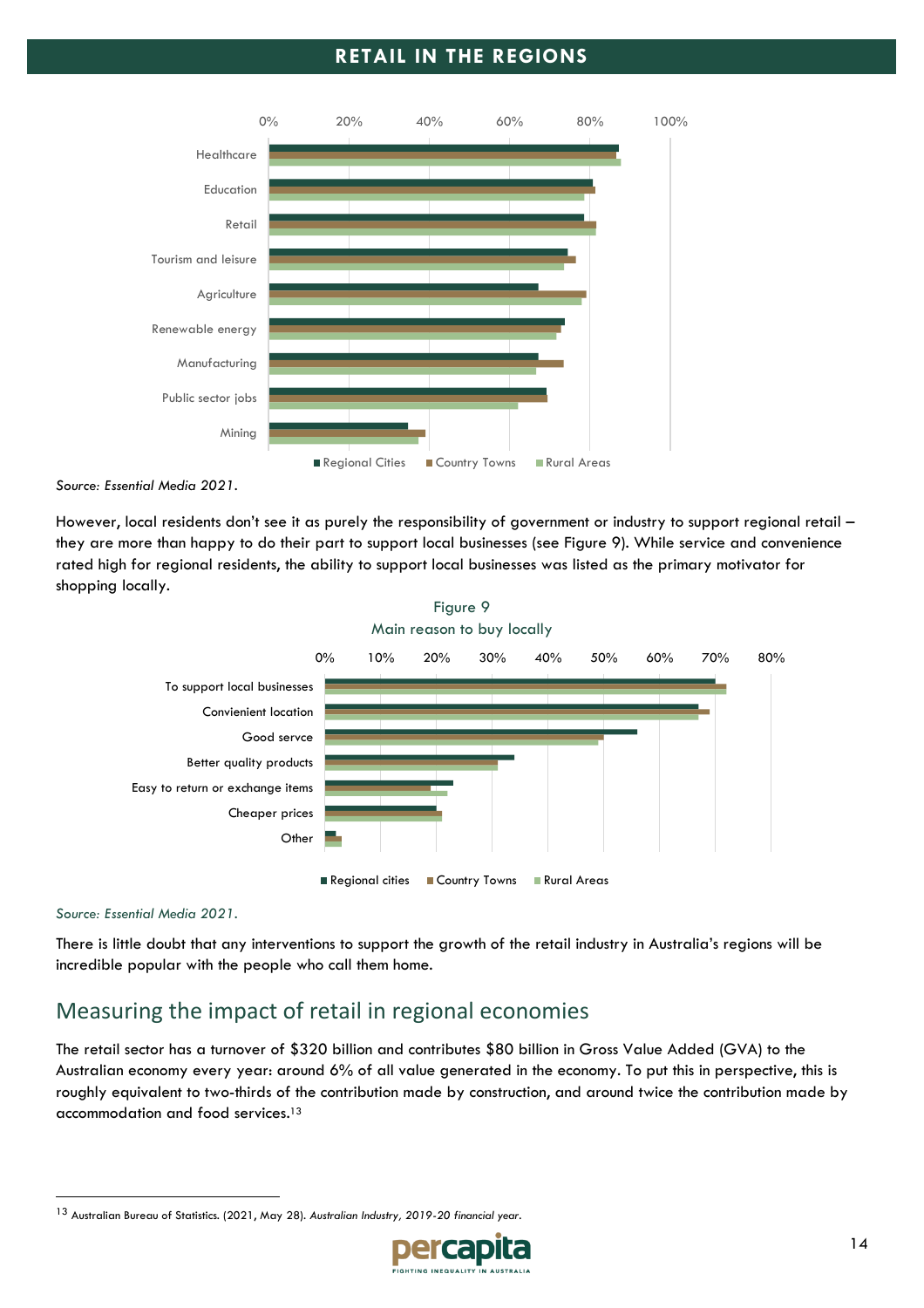#### **Whyalla, SA**

Whyalla is a regional city in South Australia, famous for its steelworks.

#### **Retail Workers**

| Female 70%                                      | <b>Part Time</b> | 64% |
|-------------------------------------------------|------------------|-----|
|                                                 | Full Time        | 30% |
|                                                 | Unspecified      | 6%  |
| <b>Economic Contribution \$382,928 per week</b> |                  |     |
| Male $30\%$                                     | <b>Part Time</b> | 18% |
|                                                 | <b>Full Time</b> | 55% |
|                                                 | Unspecified      | 27% |
| Economic Contribution \$ \$223,756 per week     |                  |     |
| Total Economic Contribution \$607,516 per week  |                  |     |
|                                                 |                  |     |
|                                                 |                  |     |
|                                                 |                  |     |

The economic performance of the retail sector over the past decade has been strong. Annual growth in GVA is significantly higher in the retail sector than in the economy at large, with 2.32% growth per year compared to 1.9% for the overall economy.<sup>14</sup>

The total retail workforce is well over one million people. However, there is a significant difference between the numbers of retail workers reported by employers to the ABS, and the number who self-report in the Census. The latest ABS workforce numbers are roughly 1.25 million<sup>15</sup>, while the Census data would suggest closer to 1,050,000.

This is likely due to the way people self-report their occupation (eg. people may not see themselves as "working in retail" if they spend more time in a different job). We have used the census figures to estimate local retail workforce numbers and then adjusted them using the latest ABS workforce figures.

#### <span id="page-14-0"></span>General Demographics

In this section, we describe in detail the economic and

employment impacts of retail work. We identify some of the core demographic metrics, including the proportion of the workforce in retail work, the relative proportions of men and women in the workforce, and their age profiles. We then identify the economic contribution in terms of wages that the retail sector provides for each location.

Based on the available LGA level data from the 2016 census, we categorise the population of the country into four categories; Greater Capital Cities (GCCs), Regional Cities, Country Towns, and Rural Areas (Figure 10).

> Figure 10 National Rurality Map (state level images available below)

<sup>&</sup>lt;sup>15</sup> Australian Bureau of Statistics. (2022). Labour Force, Australia, Detailed, December 2021. https://www.abs.gov.au/statistics/labour/employment-andunemployment/labour-force-australia-detailed/dec-2021#industry-occupation-and-sector



<sup>14</sup> Australian Bureau of Statistics. (2021d, December 13). Estimates of Industry Multifactor Productivity, 2020-21 financial year.

https://www.abs.gov.au/statistics/industry/industry-overview/estimates-industry-multifactor-productivity/latest-release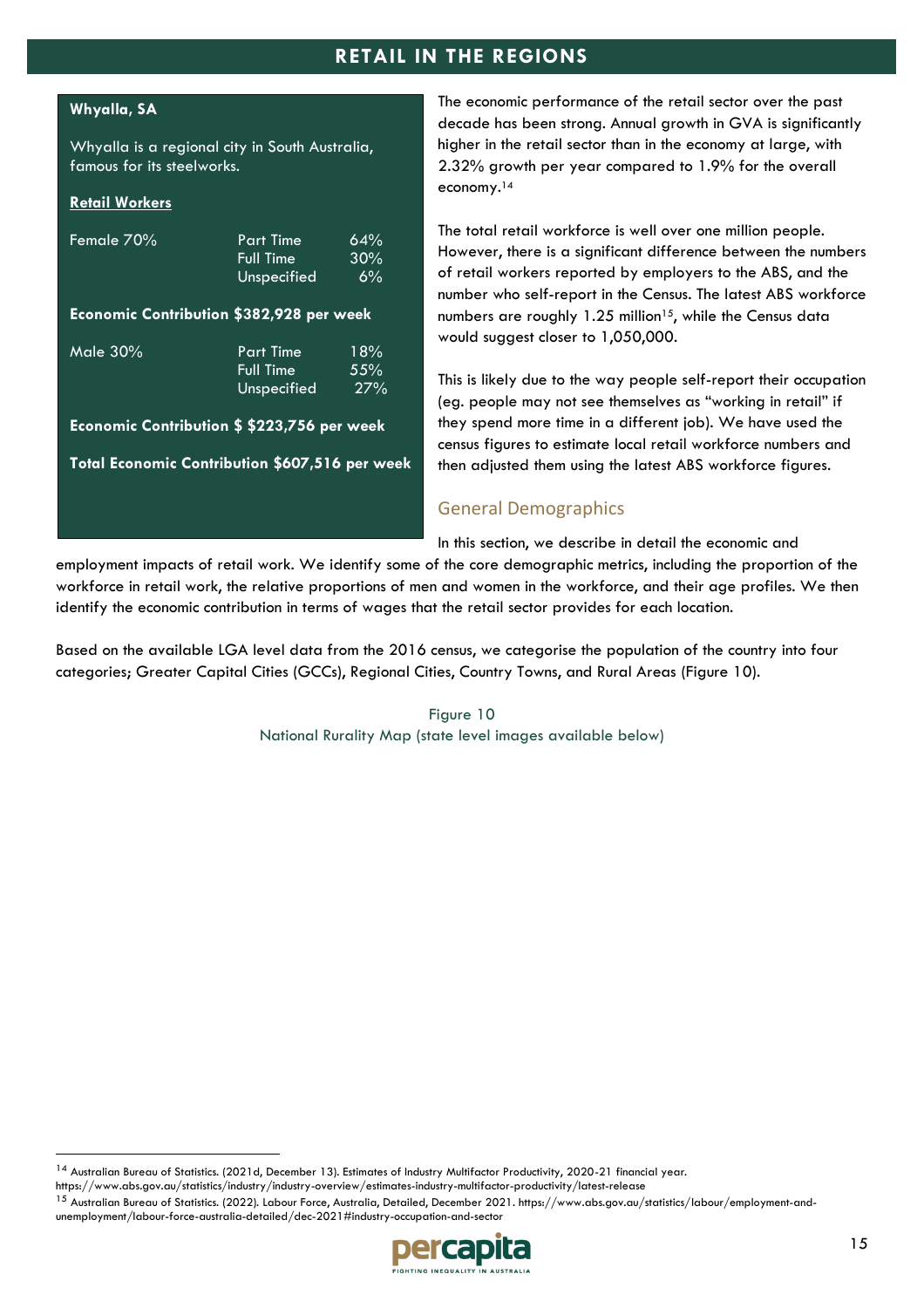

As described earlier, since the end of the Second World War, the population of Australia has become increasingly urbanised, with 60% in the Greater Capital Cities (GCCs), 23% in Rural Areas, 9% in Regional Cities, and 8% in Country Towns (see Figure 11).



Figure 11 Population by Rurality

*Source: 2016 census, adjusted for population increase*

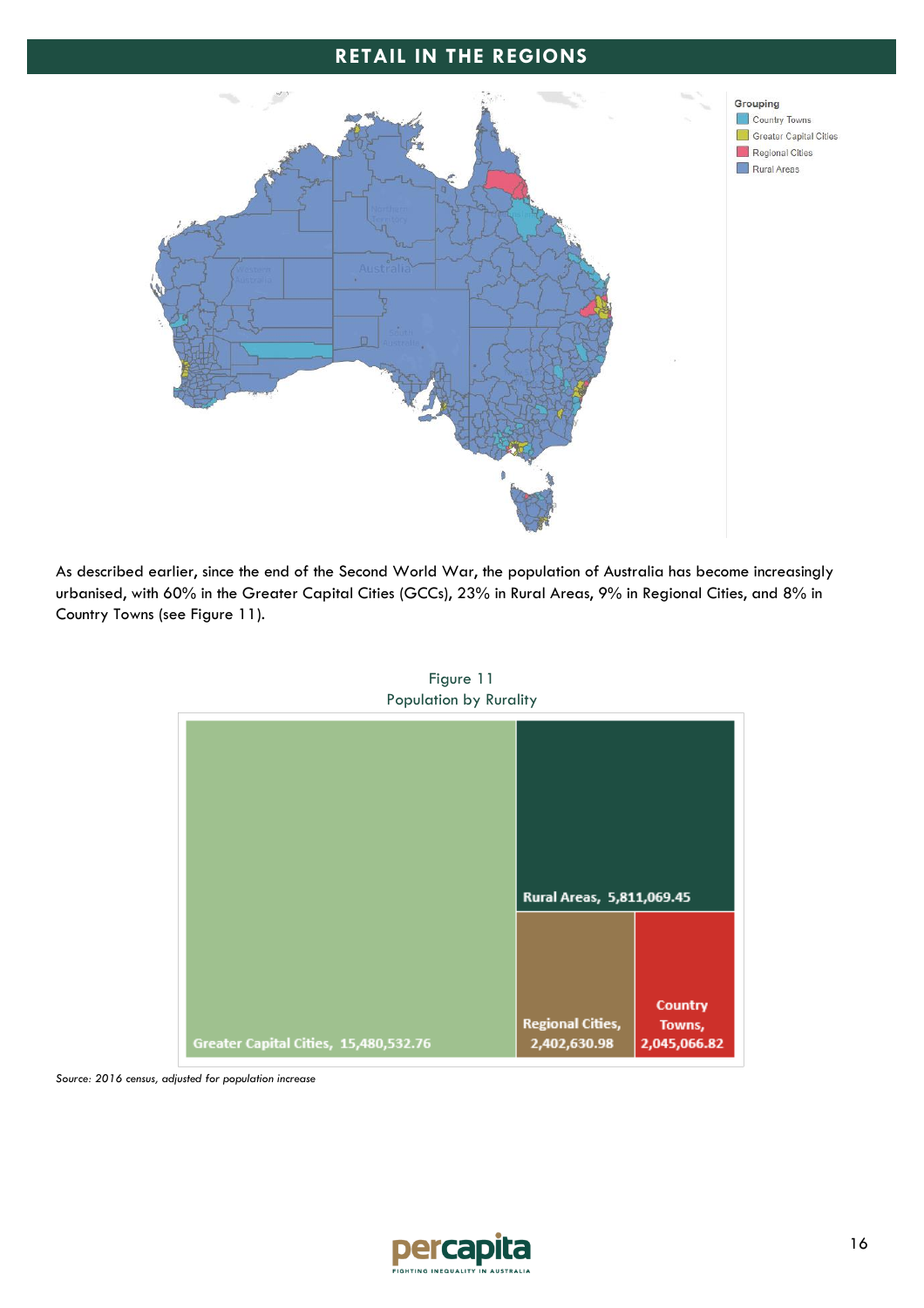In total, the retail workforce comprises just under 10% of the total workforce (see Table 1). <sup>16</sup> However, this proportion increases for rural areas. Country Towns have the highest retail workforce rates. Rural areas, unsurprisingly, have a lower level of retail employment than other areas outside of the GCCs. This is likely due to many people travelling to country towns and regional cities for their shopping.

| Table 1                       |                                                                                                              |                               |           |       |  |  |
|-------------------------------|--------------------------------------------------------------------------------------------------------------|-------------------------------|-----------|-------|--|--|
|                               |                                                                                                              | Retail Workforce by Rurality. |           |       |  |  |
|                               | <b>Retail % of Workforce</b><br><b>Total Workforce</b><br><b>Retail Workforce</b><br><b>Total Population</b> |                               |           |       |  |  |
| <b>Rural Areas</b>            | 5,811,069                                                                                                    | 2,081,733                     | 199,924   | 9.6%  |  |  |
| <b>Country Towns</b>          | 2,045,067                                                                                                    | 1,013,017                     | 108,446   | 10.7% |  |  |
| <b>Regional Cities</b>        | 2,402,631                                                                                                    | 1,054,283                     | 111,173   | 10.5% |  |  |
| <b>Greater Capital Cities</b> | 15,480,533                                                                                                   | 7,483,951                     | 708,335   | 9.5%  |  |  |
| <b>National</b>               | 25,739,300                                                                                                   | 11,632,984                    | 1,127,879 | 9.7%  |  |  |

*Source: Authors calculations, ABS 2016 Census, ABS 6306, Employee Earnings and Hours, May 2021*

Of the roughly 1,128,000 retail workers, around 708,000 work in GCCs, 200,000 in Rural Areas, and around 108,000 and 111,173 in Country Towns and Regional Cities respectively.



Figure 12 Retail Workforce by Rurality

*Source: Authors calculations, ABS 2016 Census, ABS 6306, Employee Earnings and Hours, May 2021*

<sup>&</sup>lt;sup>16</sup> Much of this report uses publicly available Census data, a detailed methodology is available in Appendix 1.

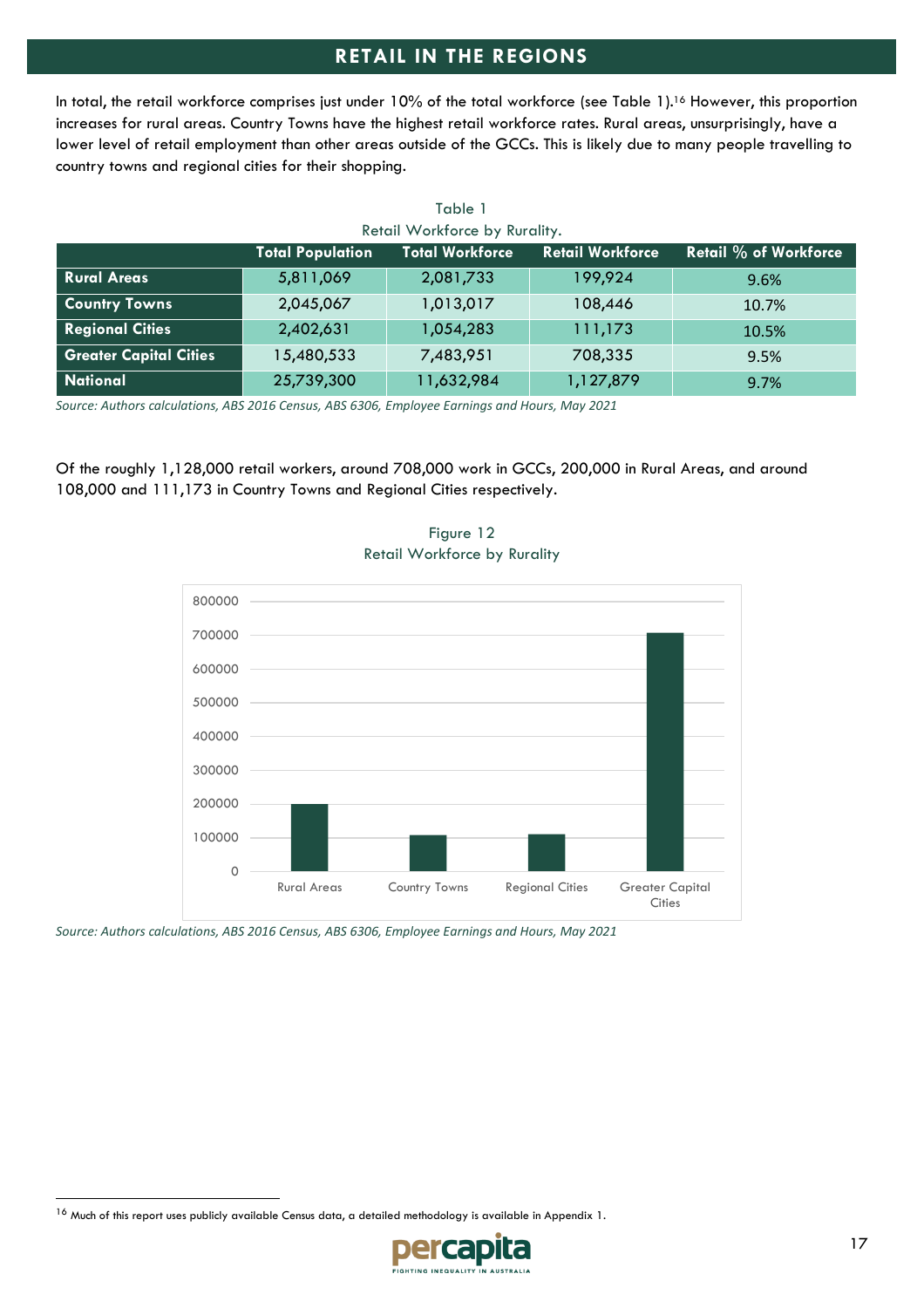### <span id="page-17-0"></span>Gender, Age and Retail Work

Women account for 47.4% of the total national workforce. However, the proportion of women working in the retail sector is significantly higher than men overall, at 57%. The difference is progressively more pronounced the further one gets from a capital city, with women accounting for more than three out of five retail workers in Rural Areas.

| Retail Workforce Size by Gender. |         |            |           |                   |                                   |
|----------------------------------|---------|------------|-----------|-------------------|-----------------------------------|
|                                  | Women   | <b>Men</b> | Total     | <b>Difference</b> | Women as % of<br><b>Workforce</b> |
| <b>Rural Areas</b>               | 120,414 | 79,510     | 199,924   | 38,274            | 60.2%                             |
| <b>Country Towns</b>             | 64,948  | 43,498     | 108,446   | 20,048            | 59.9%                             |
| <b>Regional Cities</b>           | 65,025  | 46,148     | 111,173   | 17,648            | 58.5%                             |
| <b>GCCs</b>                      | 392,418 | 315,917    | 708,335   | 71,478            | 55.4%                             |
| <b>National</b>                  | 642,778 | 485,101    | 1,127,879 | 147,448           | 57.0%                             |

Table 2

*Source: Authors calculations, ABS 2016 Census, ABS 6306, Employee Earnings and Hours, May 2021*

Nationally, retail jobs account for a total of 12.57% of all jobs held by women, while only 7.31% of jobs held by men.

Employment patterns are significantly different between the genders. Across all rurality distinctions, women are almost twice as likely as men to work less than full time hours (see Figure 13). This has significant effects on women's wages, and knock on effects regarding employment security, economic independence and retirement incomes.

While women make up the largest part of the retail workforce in regional areas, they are most likely to be employed part time. Men on the other hand are significantly more likely to work 35 hours to 48 hours, and around three times more likely to work over 49 hours.





*Source: Authors calculations, ABS 2016 Census*

The age profile of retail workers is relatively young, with around 26-28% of retail workers being aged 15-19 (see figure 14). Another 15-18% of retail workers are aged 20-24. This both explains, and is explained by the low pay, and relatively easy entry characteristics of retail work: young workers are in general paid less, and more experienced workers may seek higher paid employment in other sectors.

> Figure 14 Retail Workforce by Age

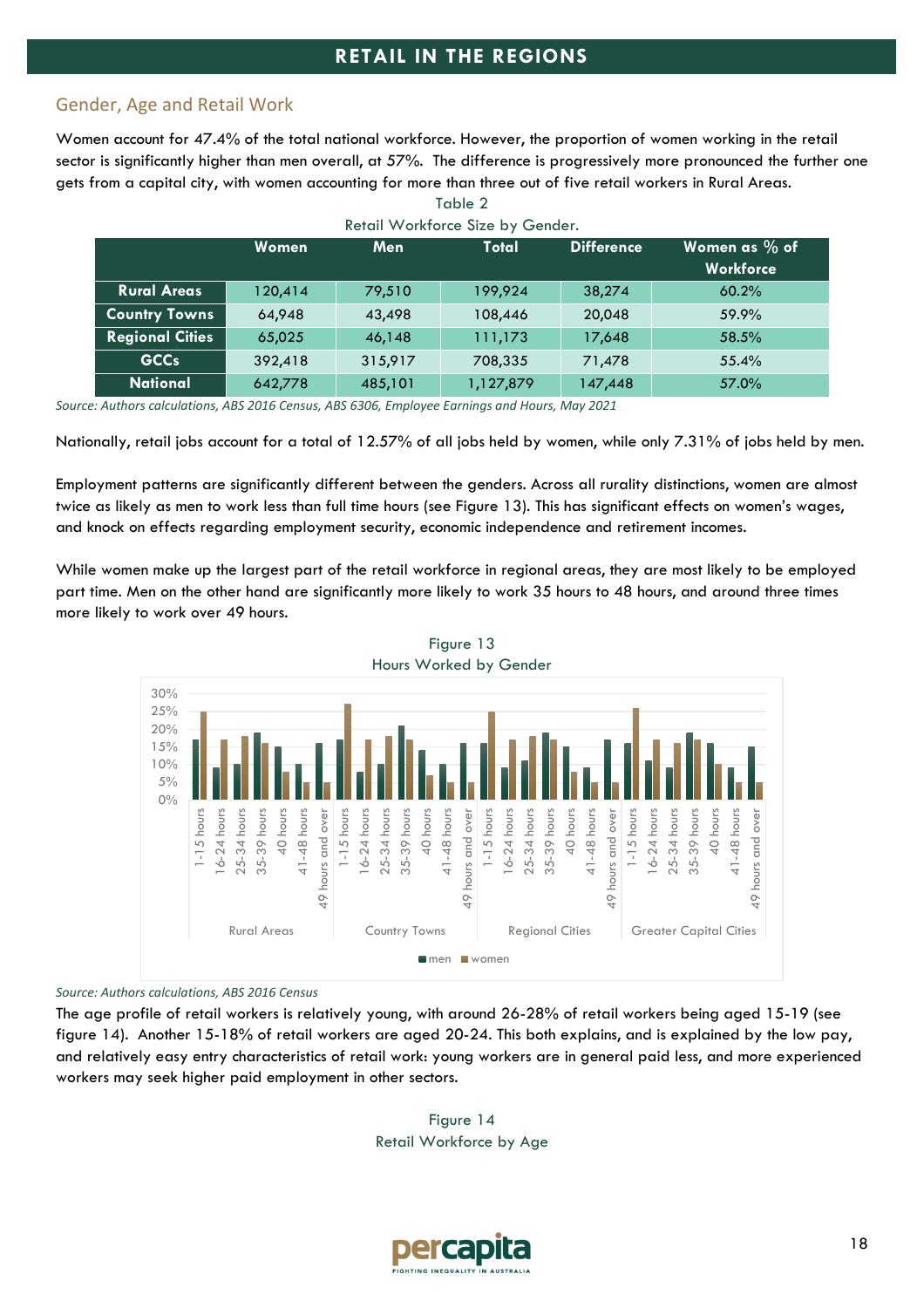

*Source: Authors calculations, ABS 2016 Census*

#### **CAIRNS, QUEENSLAND**

**Cairns is a regional city in Far North Queensland, and a famous tourist destination.**

#### **Retail Workers**

| Female 51%                                       | <b>Part Time</b>     | 44% |
|--------------------------------------------------|----------------------|-----|
|                                                  | <b>Full Time</b>     | 49% |
|                                                  | <b>Unspecified</b>   | 7%  |
| <b>Economic Contribution</b>                     | \$3,583,187 per week |     |
| <b>Male 49%</b>                                  | <b>Part Time</b>     | 26% |
|                                                  | <b>Full Time</b>     | 67% |
|                                                  | <b>Unspecified</b>   | 7%  |
| <b>Economic Contribution</b>                     | \$3,294,352 per week |     |
| Total Economic Contribution \$6,891,790 per week |                      |     |
|                                                  |                      |     |

There are 1% or 2% more retail workers in the 25-64 age categories in Rural, Country Town and Regional Cities than in Capital Cities in aggregate. However, examining the age profile of retail workers by gender, shows the specific importance of retail work to women in the regions.

In Rural Areas young men and women are roughly equal in terms of their share of retail jobs, with women accounting for 51% of retail jobs in the 15-24 age group. But for workers aged 25-64 women account for over 62% of retail jobs. The balance then shifts back in the 65 and over range, with men actually working in retail more than women (51.5%).

There are far more women of prime working age in retail work outside of the capital cities, than in them: around 8% of women in GCC retail work are of prime working age, while outside of the capitals, that proportion rises to over 10%.

This means that prime age work, where people build up

their superannuation, and have the most opportunities for promotions and other working benefits, is specifically gendered in the retail sector in the regions.

> Figure 15 Prime age workers by gender

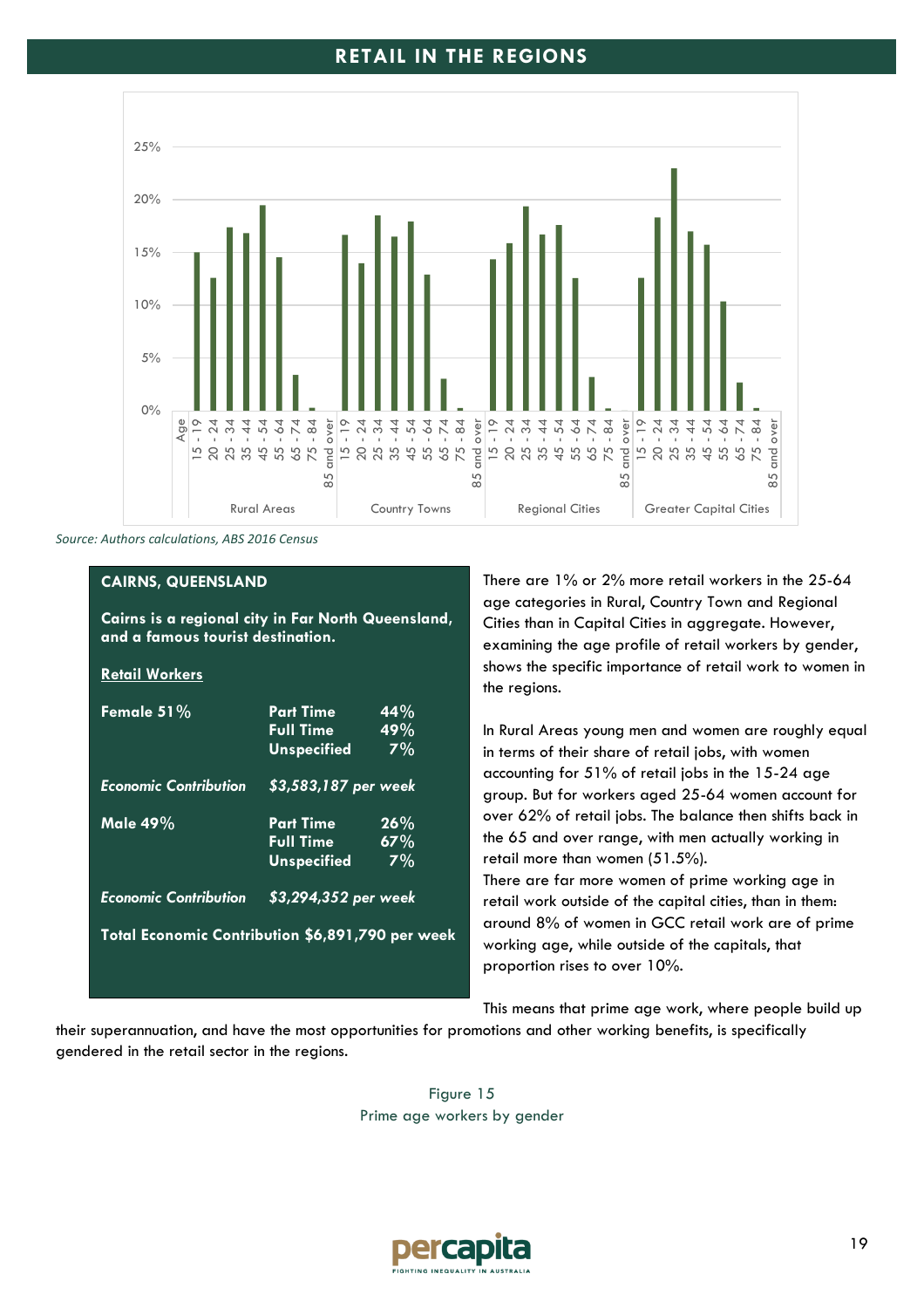

*Source: Authors calculations, ABS 2016 Census* 

#### <span id="page-19-0"></span>Wages and Economic Impact

Average weekly earnings in the sector are relatively low, at \$802.20, compared to \$1305.80 for the average worker.<sup>17</sup> For women the figure is lower, at \$706, compared to \$1068.90. For men it is \$929.80 compared to a national average of \$1555.30. this means that women earn slightly better as a proportion of average wages than men do in the retail sector.

| Average weekly wages |                |              |                        |  |
|----------------------|----------------|--------------|------------------------|--|
|                      | Retail $($ \$) | Average (\$) | Retail as % of average |  |
| Women                | 706            | 1068.9       | 66.0%                  |  |
| Men                  | 929.8          | 1555.3       | 59.8%                  |  |

Table 3

*Source: Authors calculations, ABS 6306, Employee Earnings and Hours, May 2021*

<sup>17</sup> Australian Bureau of Statistics. (2021c, August 19). Average Weekly Earnings. https://www.abs.gov.au/statistics/labour/earnings-and-work-hours/averageweekly-earnings-australia/latest-release

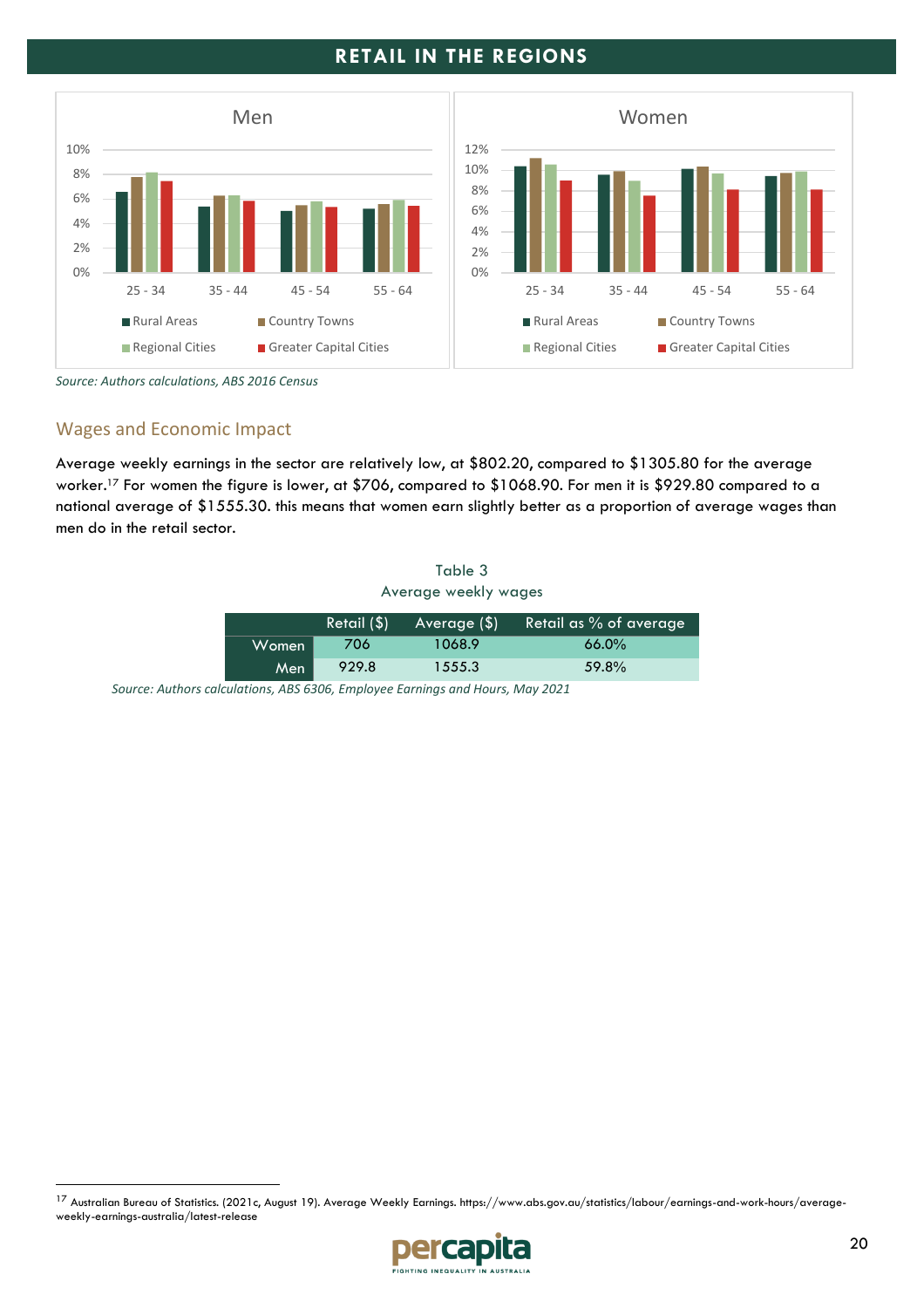At the individual level, wages of retail workers are generally low. The median retail wage is around \$33,800-\$41,599 for men in each rurality, and for women in the GCCs. For all women outside of the GCCs, that range falls to between \$26,000-\$33,799.

Figure 16 below shows the distribution of weekly wages broken down by gender. As is clear, women earn far less from retail than men. At the low end 17.3% of women earn less than \$500 per week compared to 12.6% for men. This trend is reversed for top earners, with 17.1% of men earning over \$1000 per week, compared to 11.7% of women. This is likely explained by the much higher rates of part time work among Australian women.

> Figure 16 Retail Wages by Gender

#### **KALGOORLIE, WA**

Kalgoorlie is a regional city in Western Australia.

#### **Retail Workers**

| Female 69% | <b>Part Time</b> | $55\%$ |
|------------|------------------|--------|
|            | <b>Full Time</b> | 40%    |
|            | Unspecified      | 5%     |

#### **Economic Contribution \$724,339 per week**

| Male $31\%$ | <b>Part Time</b> | 15% |
|-------------|------------------|-----|
|             | Full Time        | 64% |
|             | Unspecified      | 21% |

**Economic Contribution \$455,674 per week Total Economic Contribution \$607,516 per week**



*Source: Authors calculations, ABS 2016 Census, ABS 6306, Employee Earnings and Hours, May 2021*

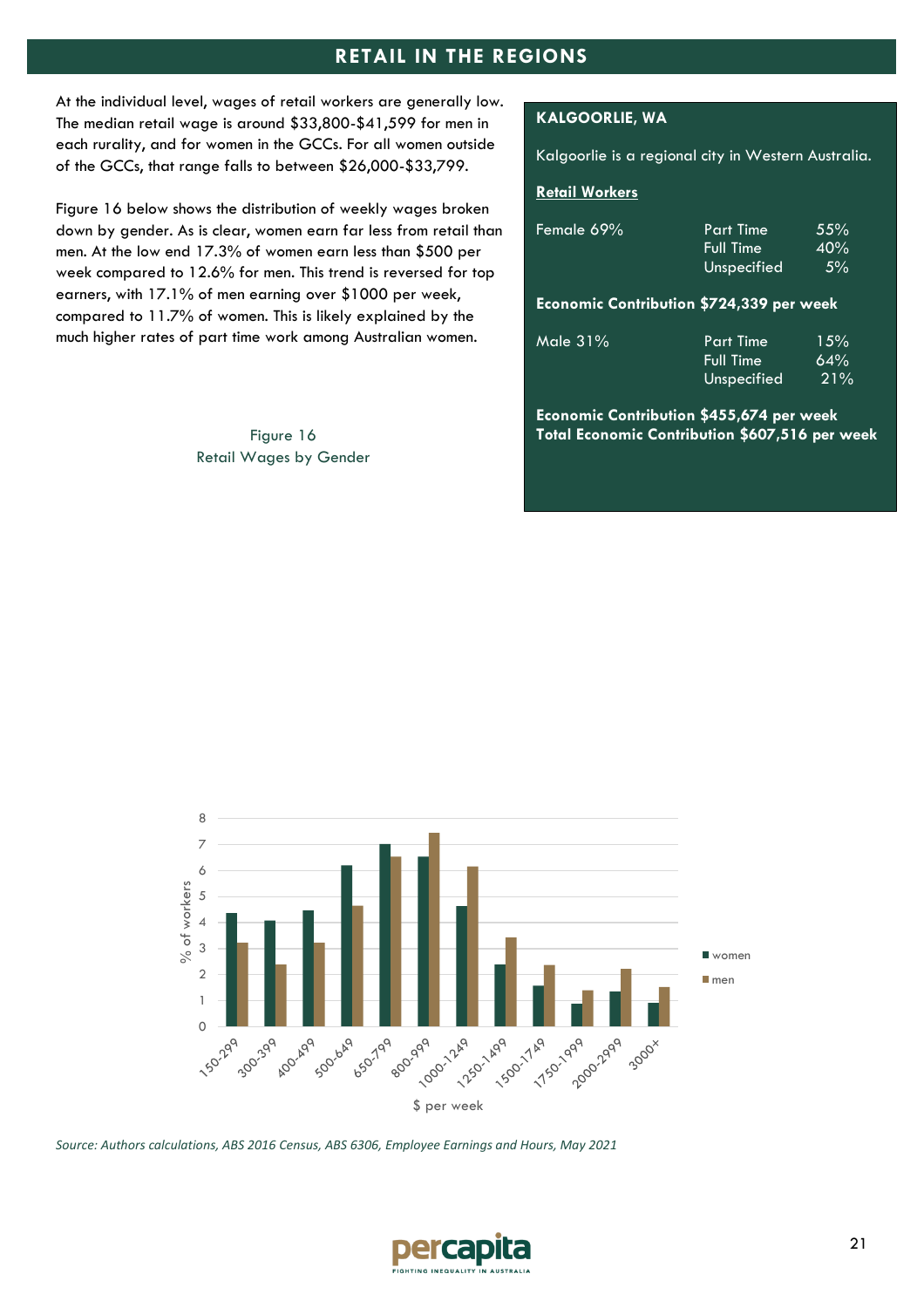The overall share of retail wages of total wages is relatively low given the number of people employed. While between 9.5% and 10.7% of the workforce is in retail in each rurality, retail wages only account for between 6.7% and 8.3%.

|                                                                           | <b>FRANKSTON, VICTORIA</b>                          |                                            |                           |                                                                                                                                                                        |                       | Table 4 below gives a breakdown of the proportion of |  |  |
|---------------------------------------------------------------------------|-----------------------------------------------------|--------------------------------------------|---------------------------|------------------------------------------------------------------------------------------------------------------------------------------------------------------------|-----------------------|------------------------------------------------------|--|--|
| Frankston is a regional city on the Mornington Peninsular<br>in Victoria. |                                                     |                                            |                           | people in retail employment, and the proportion of<br>total wages for each rurality. There appears to be no<br>clear relationship or trend between the two metrics, or |                       |                                                      |  |  |
| <b>Retail Workers</b>                                                     |                                                     |                                            |                           | between wages and rurality.                                                                                                                                            |                       |                                                      |  |  |
| Female 57%                                                                | <b>Part Time</b><br><b>Full Time</b><br>Unspecified | 59%<br>35%<br>6%                           |                           |                                                                                                                                                                        |                       |                                                      |  |  |
|                                                                           | Economic Contribution \$3,321,652 per week          |                                            |                           |                                                                                                                                                                        |                       |                                                      |  |  |
| Male 43%                                                                  | <b>Part Time</b><br><b>Full Time</b><br>Unspecified | 24%<br>64%<br>12%                          |                           |                                                                                                                                                                        |                       |                                                      |  |  |
|                                                                           | Economic Contribution \$3,681,414 per week          |                                            |                           |                                                                                                                                                                        |                       |                                                      |  |  |
|                                                                           | Total Economic Contribution \$7,022,543 per week    |                                            |                           |                                                                                                                                                                        |                       |                                                      |  |  |
|                                                                           |                                                     |                                            |                           |                                                                                                                                                                        | Table 4               | Retail wages as a share of total wages.              |  |  |
|                                                                           |                                                     | <b>Greater</b><br>Capital<br><b>Cities</b> | Regional<br><b>Cities</b> | Country<br><b>Towns</b>                                                                                                                                                | Rural<br><b>Areas</b> | <b>National</b>                                      |  |  |
|                                                                           | <b>Retail wages share</b>                           | 7.96%                                      | 7.74%                     | 6.71%                                                                                                                                                                  | 8.30%                 | 7.88%                                                |  |  |
|                                                                           | <b>Retail employment share</b>                      | 9.5%                                       | 10.5%                     | 10.7%                                                                                                                                                                  | 9.6%                  | 9.7%                                                 |  |  |

This is partly explained by the higher share of retail workers who are in part time rather than full time employment, and partly by the high number of young workers and "low skill" work involved in retail.

Despite the relatively low incomes of retail workers, the overall economic impact of retail wages is very large. We calculate the overall weekly wage bill for the country is over 805 million dollars (see Table 5). \$78 million dollars per week enters Regional Cities through retail wages. For Country Towns this increases to \$61 million, and for Rural Areas, retail wages contribute \$163 million per week.

Overall this means that retail contributes some \$302 million per week in wages into regional and rural areas, equalling \$15.7 billion per year.

| Table 5                 |                    |                      |                        |                                         |                 |
|-------------------------|--------------------|----------------------|------------------------|-----------------------------------------|-----------------|
| Total wages by rurality |                    |                      |                        |                                         |                 |
|                         | <b>Rural Areas</b> | <b>Country Towns</b> | <b>Regional Cities</b> | <b>Greater Capital</b><br><b>Cities</b> | <b>National</b> |
| <b>Male</b>             | \$81,334,055       | \$28,937,130         | \$38,233,367           | \$257,788,969                           | \$406,293,521   |

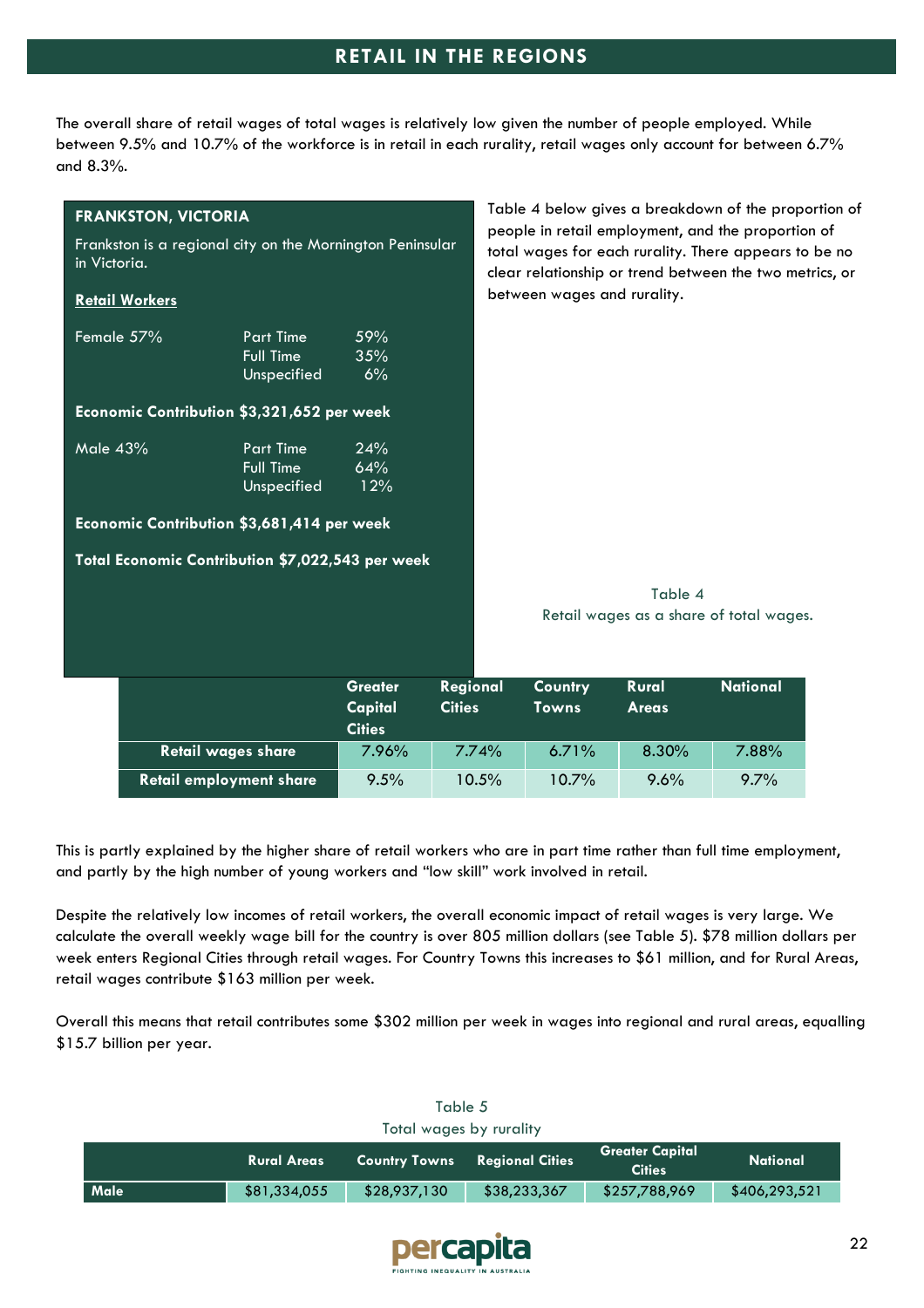| Female              | \$81,517,099    | \$31,929,188    | \$40,203,740    | \$245,121,919                       | \$398,771,944 |
|---------------------|-----------------|-----------------|-----------------|-------------------------------------|---------------|
| <b>Weekly Total</b> | \$162,851,153   | \$60,866,317    | \$78,437,106    | \$502,910,889                       | \$805,065,465 |
| - Annual Total      | \$8,468,259,970 | \$3,165,048,465 | \$4,078,729,536 | $$26,151,366,215$ $$41,863,404,186$ |               |

It is well known that low income workers and young workers spend a higher proportion of their wages than older workers on higher incomes. 18

Figure 17 below shows that young workers in the 15-24 category spend slightly more than they earn low income workers in the bottom lowest income. The graph on the right shows that the poorest 20% of households (quintile 1) actually spend more than they earn, while for the second poorest 20% of households (quintile 2) spend roughly every dollar they earn.



Figure 17 Income, saving and expenditure by age and income quintile

*Source: ABS 5204, Australian National Accounts: Distribution of Household income, consumption and Wealth, RBA, Laura Berger-Thomson, Elaine Chung, and Rebecca Mckibbin. 2009. "Reserve Bank of Australia Estimating Marginal Propensities to Consume in Australia Using Micro Data."*

Low income workers also tend to spend more frequently in their local economy, and spend more in small businesses than medium/high income and older households.<sup>19</sup> This is because everyday expenditures such as rent/mortgage payments, food, childcare, transport etc are frequently spent at local businesses.

Overall, this means that the overall economic impact of retail work will contribute to the viability of small local independent businesses, which are extremely important in local communities. Because of these factors, any increase in retail wages will be spent locally, and quickly, in the local community, bolstering the economy and securing local jobs and businesses.

## <span id="page-22-0"></span>Conclusion

The impact of the retail industry in regional areas is considerable. The money spent in local shops and regionally located national chains provides stable employment for community members, who are almost certainly spending the majority of their wages back into the local economy.

Residents value this ability to engage in local economic stimulation. They feel proud of their communities, and like to support local business. However, they also want to see this foundational part of their economy supported by external stakeholders.

<sup>&</sup>lt;sup>19</sup> Farrell, D., & Kim, B. (2017). Younger and Lower Income Consumers Drive Small Business Spending | JPMorgan Chase Institute.



<sup>18</sup> Berger-Thomson, L., & Chung, E. (2009). DISCUSSION Estimating Marginal Propensities to Consume in Australia Using Micro.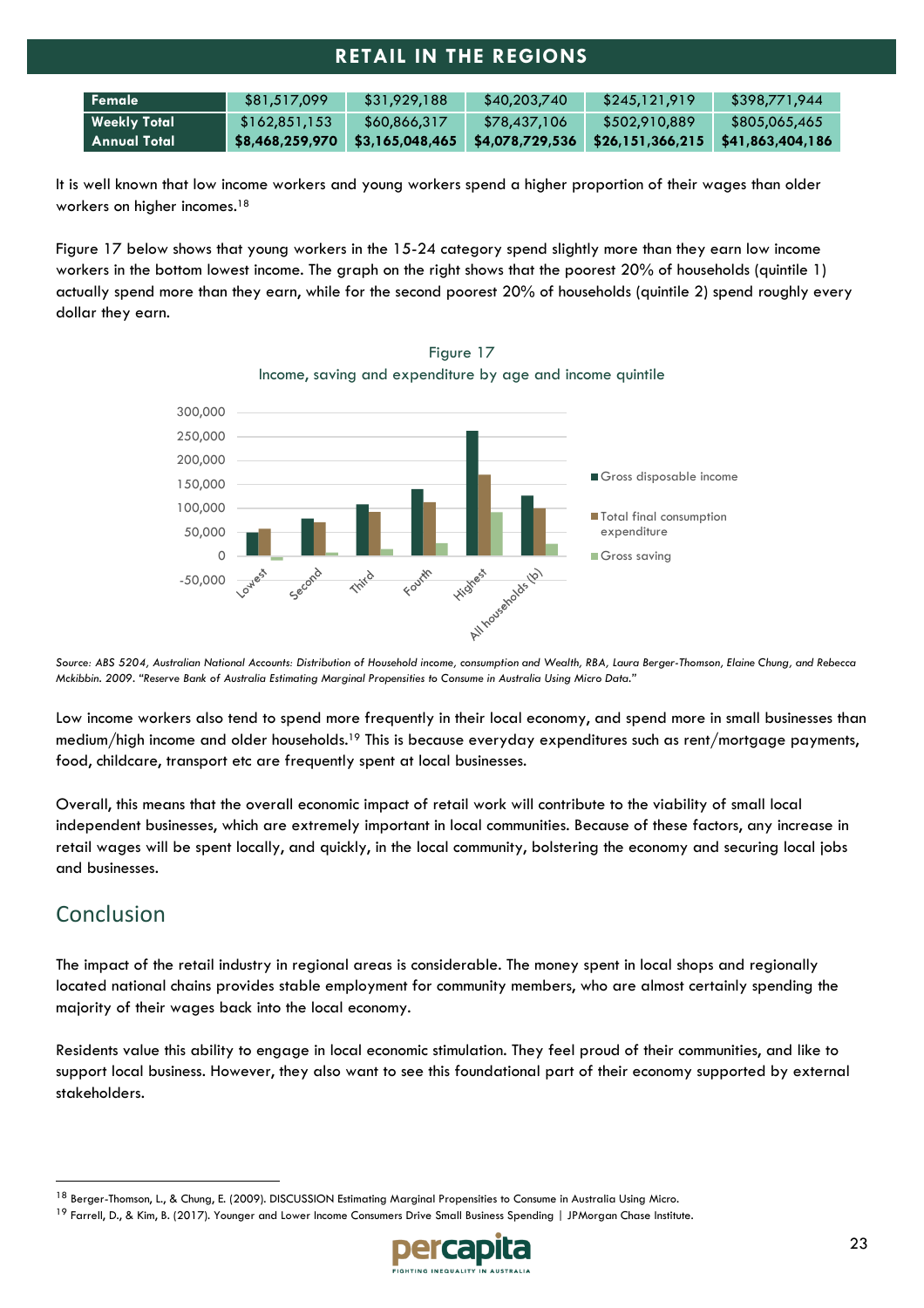Retail provides employment for nearly one in ten regional Australians, and is a particularly important employer for a predominantly young, female workforce. Unfortunately, the economic activity generated by this employment is being dampened by low wages and insecure employment.

While there is little doubt that retail forms a core pillar of the foundational economic in regional Australia, an increase to the wages and working conditions of its workforce can have significant impacts on local economies. By boosting the wages of retail workers, a virtuous cycle of local spending could be stimulated, allowing more money to be added to regional consumption, creating stronger profit margins for regional businesses and allowing them to bring on additional workers to meet rising demand.

Most importantly, this stimulation creates greater local security for regional communities. At a time when country towns across Australia are seeing a decline in population, increasing the economic security of regional retail workers can help to arrest the decline experienced in rural and remote communities.

Ultimately, this is a matter of equity. The regional retail workforce is undervalued, underappreciated and underpaid relative to workers in the broader economy, as is typical of all jobs and industries in the Foundational Economy. By supporting foundational workers, we not only provide discreet local stimulus to regional economies, we provide security and support to (often young and female) workers, reducing the inequalities experienced across generational and gender lines.

Retail is a crucial part of the social and economic fabric of life in our regions, and it's time we started supporting the people who support us every day.

#### **CENTRAL COAST, NSW**

Central Coast is a regional area centred on Gosford in NSW, and also containing many country towns including Somersby, Yarramalong and Gwandalan.

#### **Retail Workers**

| Female 59%                               | <b>Part Time</b><br><b>Full Time</b><br>Unspecified | 62%<br>32%<br>5% |  |  |
|------------------------------------------|-----------------------------------------------------|------------------|--|--|
| Economic Contribution \$429,660 per week |                                                     |                  |  |  |
| Male $41%$                               | <b>Part Time</b><br><b>Full Time</b>                | 24%<br>61%       |  |  |
|                                          | Unspecified                                         | 15%              |  |  |

**Economic Contribution \$376,385 per week Total Economic Contribution \$811,148 per week**

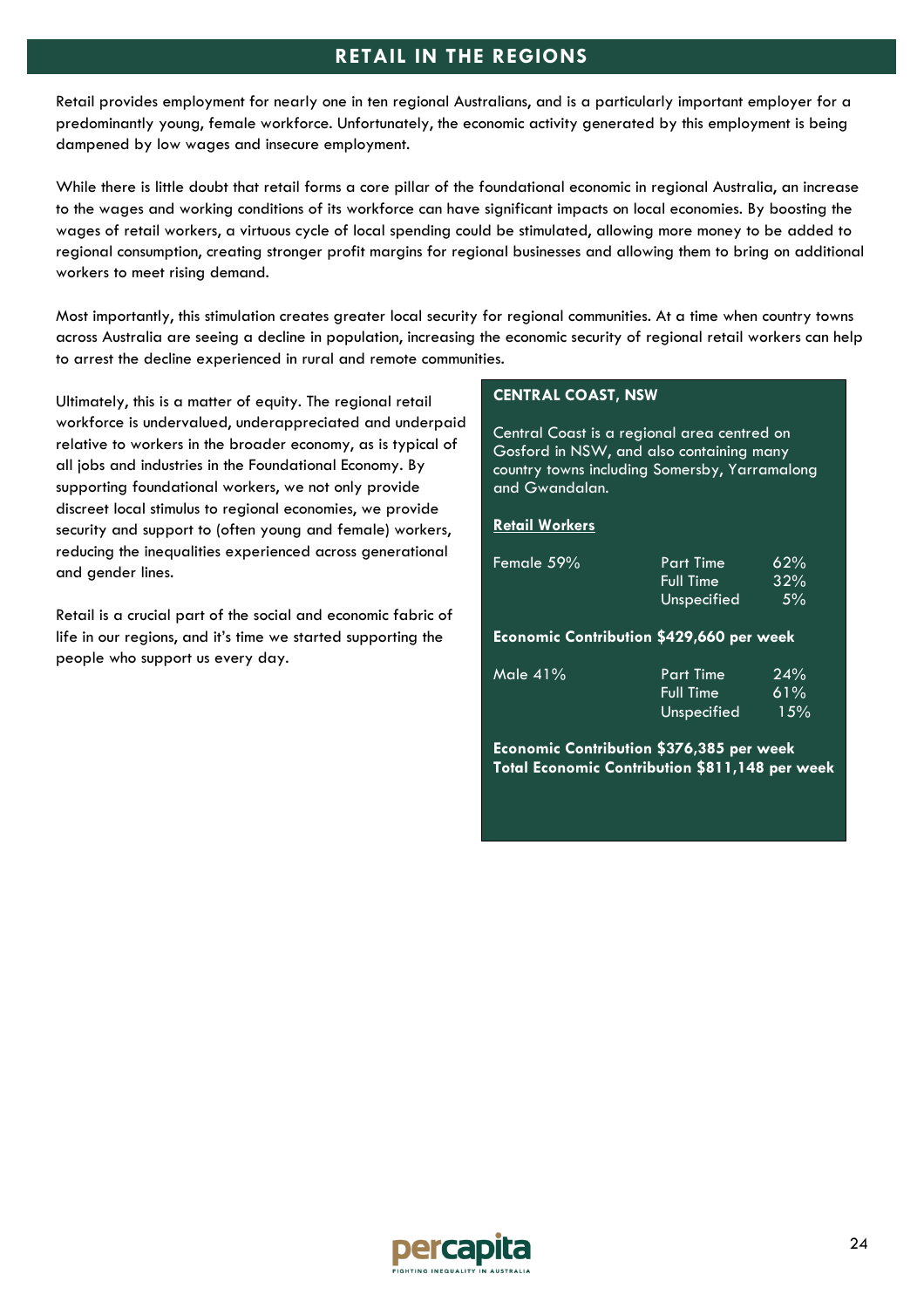## <span id="page-24-0"></span>Bibliography

- Australia Post. (2020). *Economic and social value of Australia Post in regional, rural and remote communities*. Australian Bureau of Statistics. (2021a, May 28). *Australian Industry, 2019-20 financial year*.
- https://www.abs.gov.au/statistics/industry/industry-overview/australian-industry/latest-release
- Australian Bureau of Statistics. (2021b). *Employee earnings*. https://www.abs.gov.au/statistics/labour/earnings-andwork-hours/employee-earnings/latest-release#industry
- Australian Bureau of Statistics. (2021c, August 19). *Average Weekly Earnings*. https://www.abs.gov.au/statistics/labour/earnings-and-work-hours/average-weekly-earnings-australia/latestrelease
- Australian Bureau of Statistics. (2021d, December 13). *Estimates of Industry Multifactor Productivity, 2020-21 financial year*. https://www.abs.gov.au/statistics/industry/industry-overview/estimates-industry-multifactorproductivity/latest-release
- Australian Bureau of Statistics. (2022a). *Labour Force, Australia, Detailed, December 2021*. https://www.abs.gov.au/statistics/labour/employment-and-unemployment/labour-force-australia-detailed/dec-2021#industry-occupation-and-sector
- Australian Bureau of Statistics. (2022b, January 11). *November retail sales up 7.3 per cent to record level*. https://www.abs.gov.au/media-centre/media-releases/november-retail-sales-73-cent-record-level
- Baker, R. G. V, & Wood, S. (2009). *Towards Robust Development of Retail Planning Policy: Maintaining the Viability and Vitality of Main Street Shopping Precinctsg eor\_622 65..74*. https://doi.org/10.1111/j.1745- 5871.2009.00622.x
- Beer, A. (2012). The Economic Geography of Australia and Its Analysis: From Industrial to Post-Industrial Regions. *Geographical Research*, *50*(3), 269–281. https://doi.org/10.1111/j.1745-5871.2012.00771.x
- Berger-Thomson, L., & Chung, E. (2009). *DISCUSSION Estimating Marginal Propensities to Consume in Australia Using Micro*.
- Campbell, I., & Chalmers, J. (2008). Job quality and part-time work in the retail industry: An Australian case study. *The International Journal of Human Resource Management*, *19*(3), 487–500. https://doi.org/10.1080/09585190801895569
- Courvisanos, J., Jain, A., & K. Mardaneh, K. (2016). Economic Resilience of Regions under Crises: A Study of the Australian Economy. *Regional Studies*, *50*(4), 629–643. https://doi.org/10.1080/00343404.2015.1034669
- Cuervo, H., Chesters, J., & Aberdeen, L. (2019). Post-school aspirations in regional Australia: an examination of the role of cultural and social capital. *Australian Educational Researcher*, *46*(5), 843–861. https://doi.org/10.1007/s13384-019-00305-7
- Drechsler, P. (2014). Metropolitan activity centre planning in Australia: Implications of millennial consumption practices. *Urban Policy and Research*, *32*(3), 271–287. https://doi.org/10.1080/08111146.2014.908768
- Farrell, D., & Kim, B. (2017). *Younger and Lower Income Consumers Drive Small Business Spending | JPMorgan Chase Institute*. https://www.jpmorganchase.com/institute/research/small-business/insight-age-and-spend-growth
- Goodman, R., & Coiacetto, E. (2012). Shopping Streets or Malls: Changes in Retail Form in Melbourne and Brisbane. *Urban Policy and Research*, *30*(3), 251–273. https://doi.org/10.1080/08111146.2012.667771
- Horne, D. (1964). *The Lucky Country*. https://www.penguin.com.au/books/the-lucky-country-9781742531571
- Naranpanawa, N., Rambaldi, A. N., & Sipe, N. (2019). Natural amenities and regional tourism employment: A spatial analysis. *Papers in Regional Science*, *98*(4), 1731–1757. https://doi.org/10.1111/pirs.12431
- Roan, A., & Diamond, C. (2003). Starting Out: The Quality of Working Life of Young Workers in the Retail and Hospitality Industries in Australia. *International Journal of Employment Studies*, *11*, 91–119.
- Vromen, A., Lipton, B., Cooper, R., Foley, M., & Rutledge-Prior, S. (2021). Pandemic pressures: Job Security And Customer Relations for Retail Workers. *… . Org/Publications/Pandemic …*, *November*. https://www.resolutionfoundation.org/app/uploads/2021/01/Pandemic-pressures.pdf

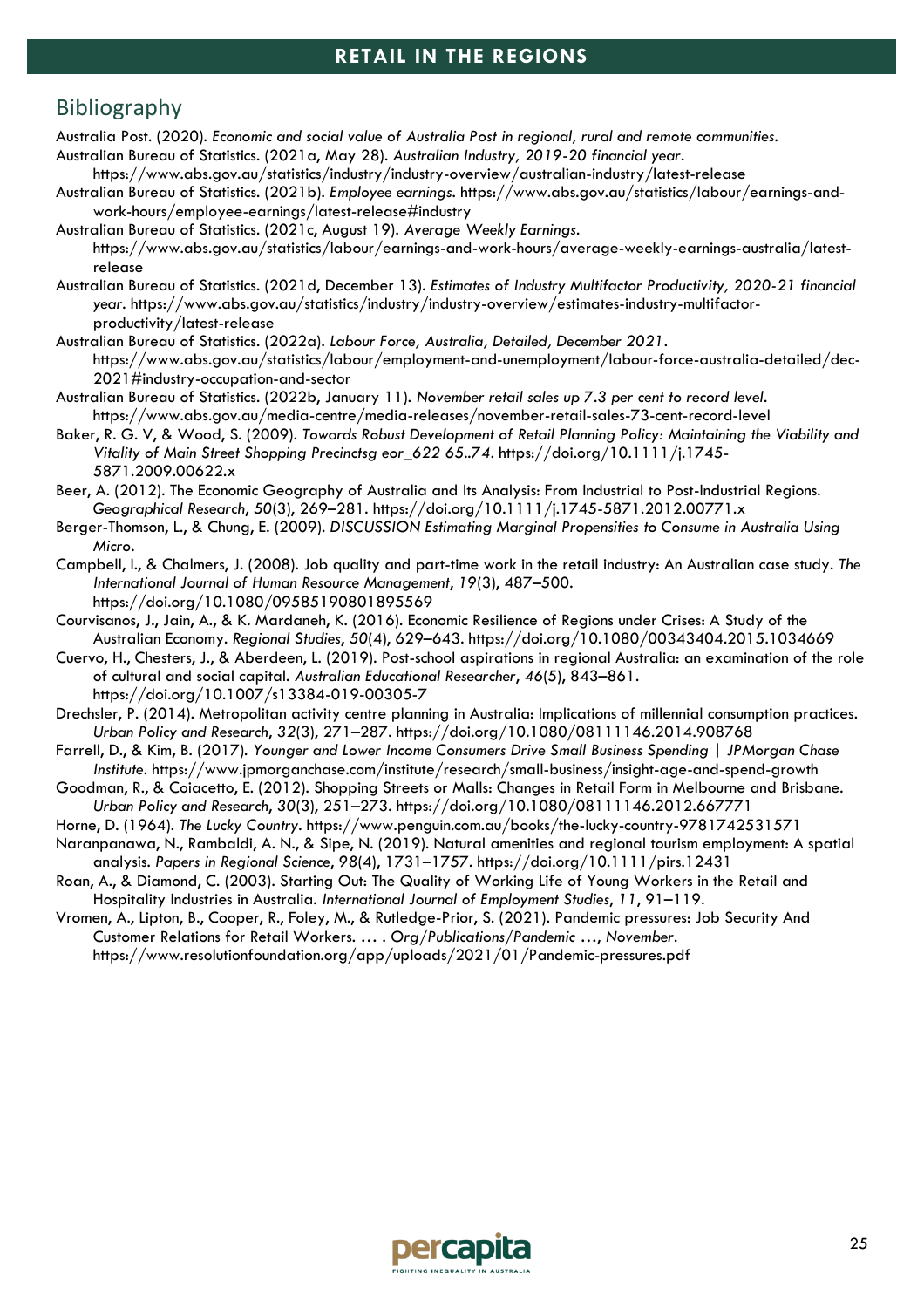# <span id="page-25-0"></span>Appendix 1. Methodology

At the time of writing, the 2021 census data has yet to be released. This is unfortunate since much of the data required for this study comes from the census, meaning that we rely on the 2016 census data to carry out this analysis. This means that key metrics do not correspond to other current data. For example, in 2016 there were just over one million retail workers. Now however, there are closer to 1.3 million.

Our data extrapolates from the 2016 census data, bringing it up to date with other sources. This means that while the data is not as accurate as it would be with 2021 census data, it is as accurate as the current ABS data allows us to be.

The aim of this report is to quantify the economic contribution of retail to regional and rural economies, in terms of secure employment and economic activity. To keep focus on regional and rural communities, geographic areas were defined by the following four categories:

- Greater Capital Cities: the greater capital city of each state and territory.
- Regional cities: major metropolitan areas including Wollongong, Central Coast, Newcastle, Gold Coast, Sunshine Coast and Geelong.
- Country Towns: individual areas with a population greater than 20,000; e.g., Muswellbrook (NSW), Cairns (QLD), Mt. Gambier (SA), Geraldton (WA).
- Rural Areas: All other areas in inner/outer regional Australia. Local government authorities have similar functions and powers but have varying designations in each state; particularly if they are urban or rural.

Distinguishing between these categories allows us to analyse and discuss the role of retail in regional and rural economies at the national level without skewing towards more populous areas.

Data was collected from the Australian Bureau of Statistics as their Australian Statistical Geography Standard (ASGS) structures include Mesh Blocks which can be grouped into local government areas (LGAs). This allowed us to collect data and gain insights into the role of retail in local communities.

The Retail Trade industry in Australia is comprised of 39 sectors ranging from Supermarkets and Grocery Stores, to Garden Supplies Retailing, to Clothing Retailing. However, the ABS defines retail workers by the following 6 Australian and New Zealand Standard Industrial Classification (ANZSIC) (cat. no. 1292.0) classes:

- Food retailing;
- Household goods retailing;
- Clothing, footwear, and personal accessory retailing;
- Department stores;
- Other retailing;
- Cafes, restaurants, and takeaway food services.

Each of the 563 LGAs were categorised, and this framework was used to show the number and proportion of retail workers in comparison to all other industries by regionality, gender, and age. Retail wages were also weighed against the income of the entire local workforce to show the contribution of retail wages to local economies.

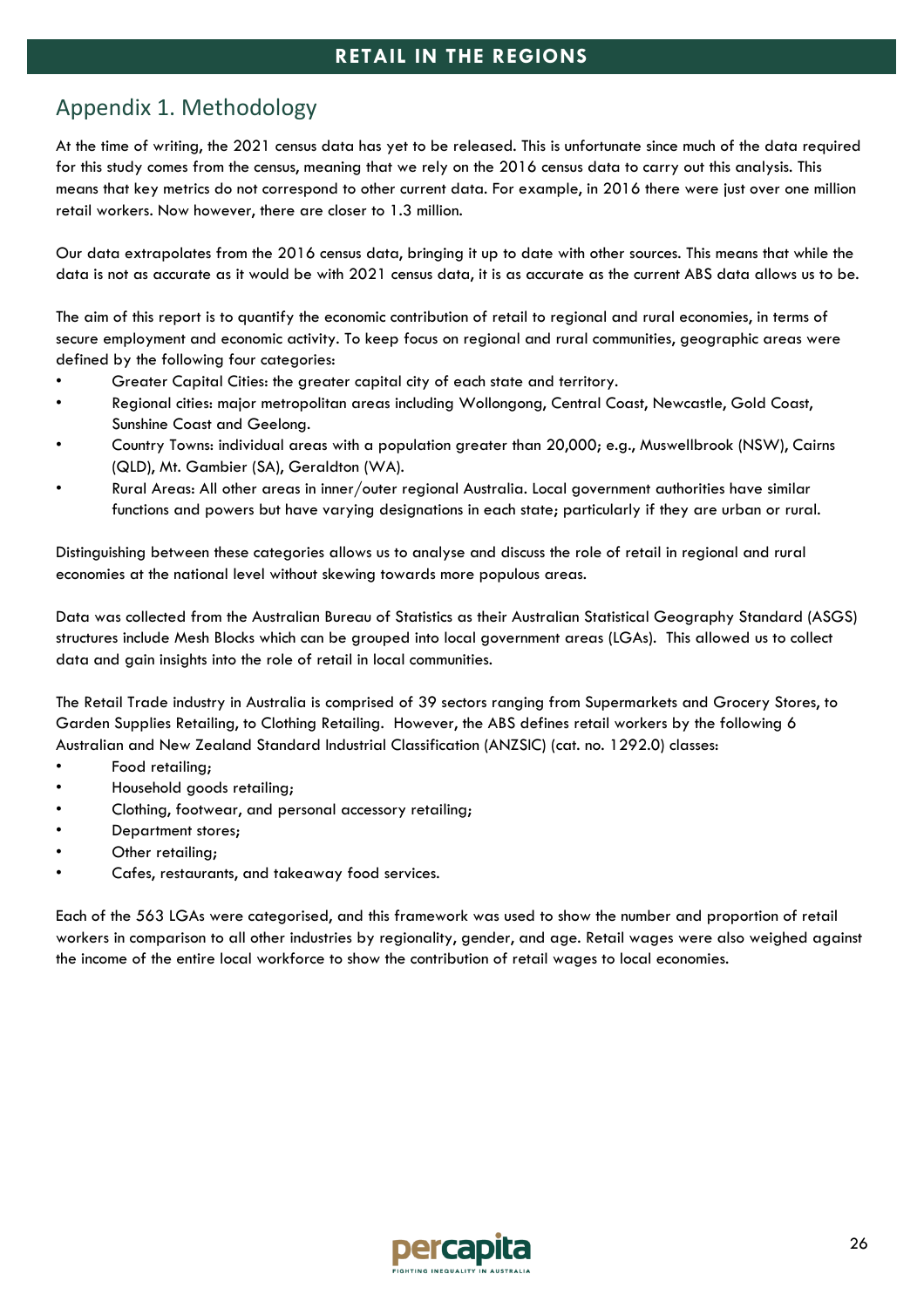# <span id="page-26-0"></span>Appendix 2. State-Level Maps









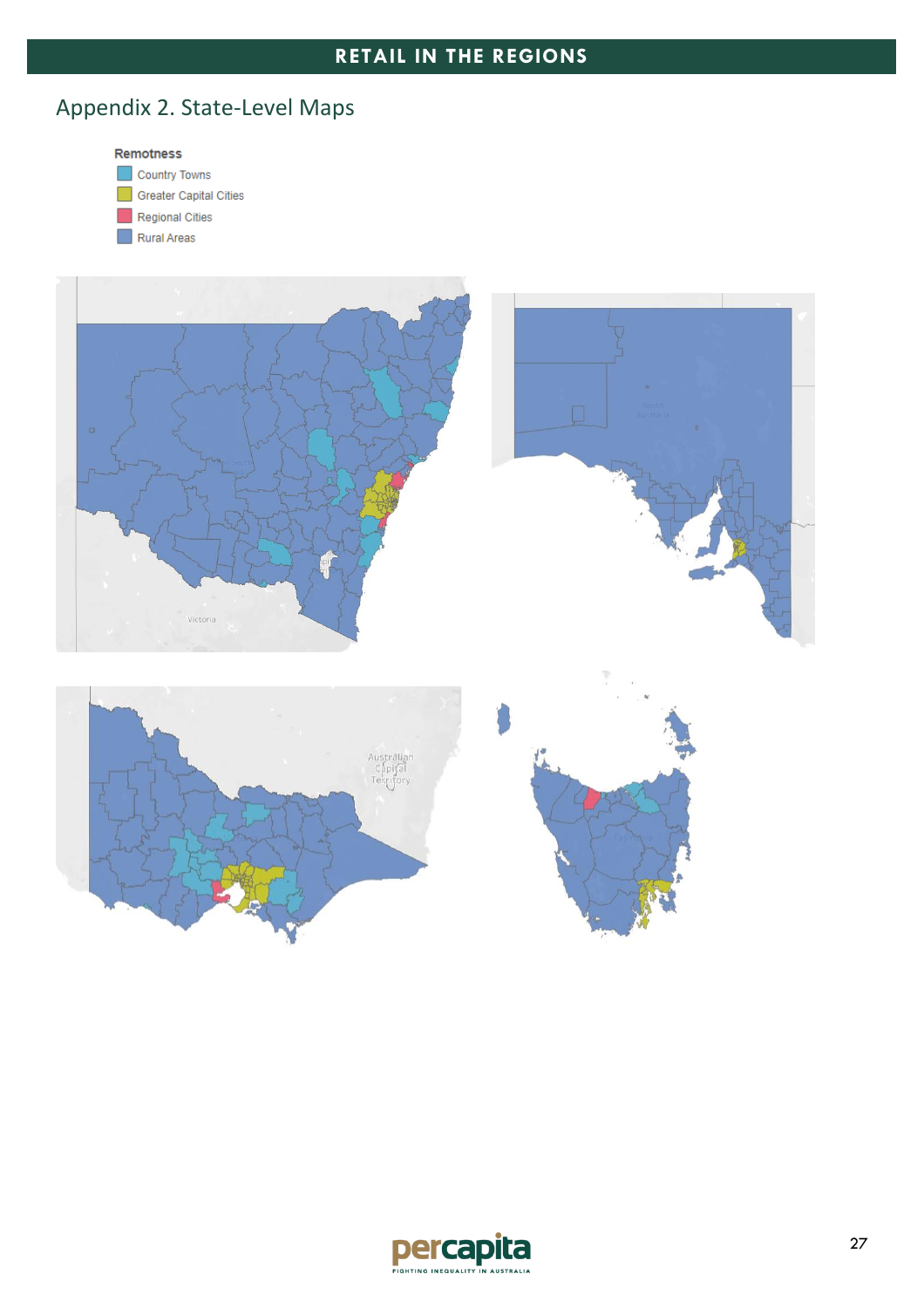